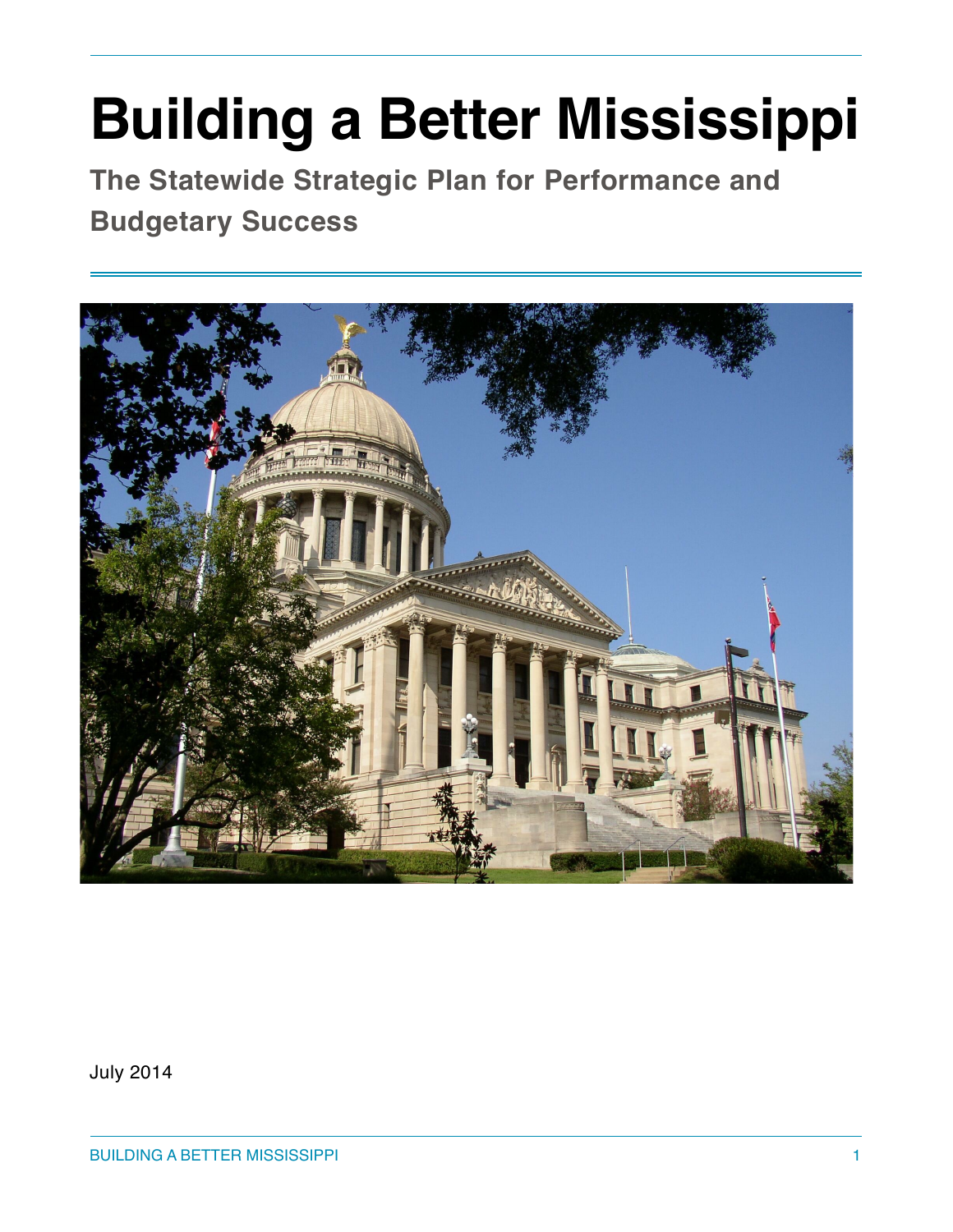#### July 2014

# Fellow Citizens,

Twenty years ago, the Legislature passed the Mississippi Performance Budget and Strategic Planning Act of 1994. The intent of the Act was to improve the state's incremental, line-item, budgeting process by collecting and analyzing data measuring the performance of state agency programs relative to their goals and objectives, and using this information to drive public resources to those programs and activities proven to work most efficiently and effectively in achieving targeted results. While the Act resulted in the creation of five-year strategic plans by all state agencies and the inclusion of program-based performance data in agency budget requests and selected appropriation bills, the utility of this information for making appropriation decisions has been limited due to the general failure of the reported performance data to measure state agency efficiency or effectiveness or to tie the measures back to agency goals and objectives. While there are a few exceptions, typically, state agencies have reported the number of actions taken (e.g., licenses issued, inspections conducted, people served, reports issued), with no data documenting the outcomes or results achieved through the actions, how these results tie back to agency goals and objectives, the dollar value of the results in comparison to the costs incurred in achieving the results (i.e., the return on investment), or whether the agency is achieving results as efficiently as possible.

In 2013, legislative leadership tasked its members and staff with "reinvigorating performance budgeting" in Mississippi by developing ways to better integrate agency planning and performance information into the appropriations process. It was understood that in order to improve the utility of the data and information in the appropriations process, agencies would have to improve the quality of the data being reported (e.g., to include measures of program efficiency and effectiveness), the data would have to tie to progress made on achieving priority goals and objectives established in agency strategic plans, and the data would have to be analyzed and presented in a way that legislators could use in making budgetary decisions. The following three major steps lay out a path for moving the state's performance budgeting efforts forward:

- 1. Establish clear priorities for the work of state government. This document seeks to fulfill that mandate by creating a statewide vision, mission, and philosophy, and identifying statewide goals and priority benchmarks (performance indicators) in eight key policy areas. It is the intent of the Legislature that individual state agencies will align their individual strategic plans to achieve the statewide priorities established herein.;
- 2. Develop a detailed and comprehensive computer-based inventory of state government programs (defined as any set of activities designed to achieve a specific outcome) and associated performance measures focusing on efficiency and effectiveness, beginning with the following four pilot agencies: the Departments of: Corrections, Education, Health, and Transportation. It is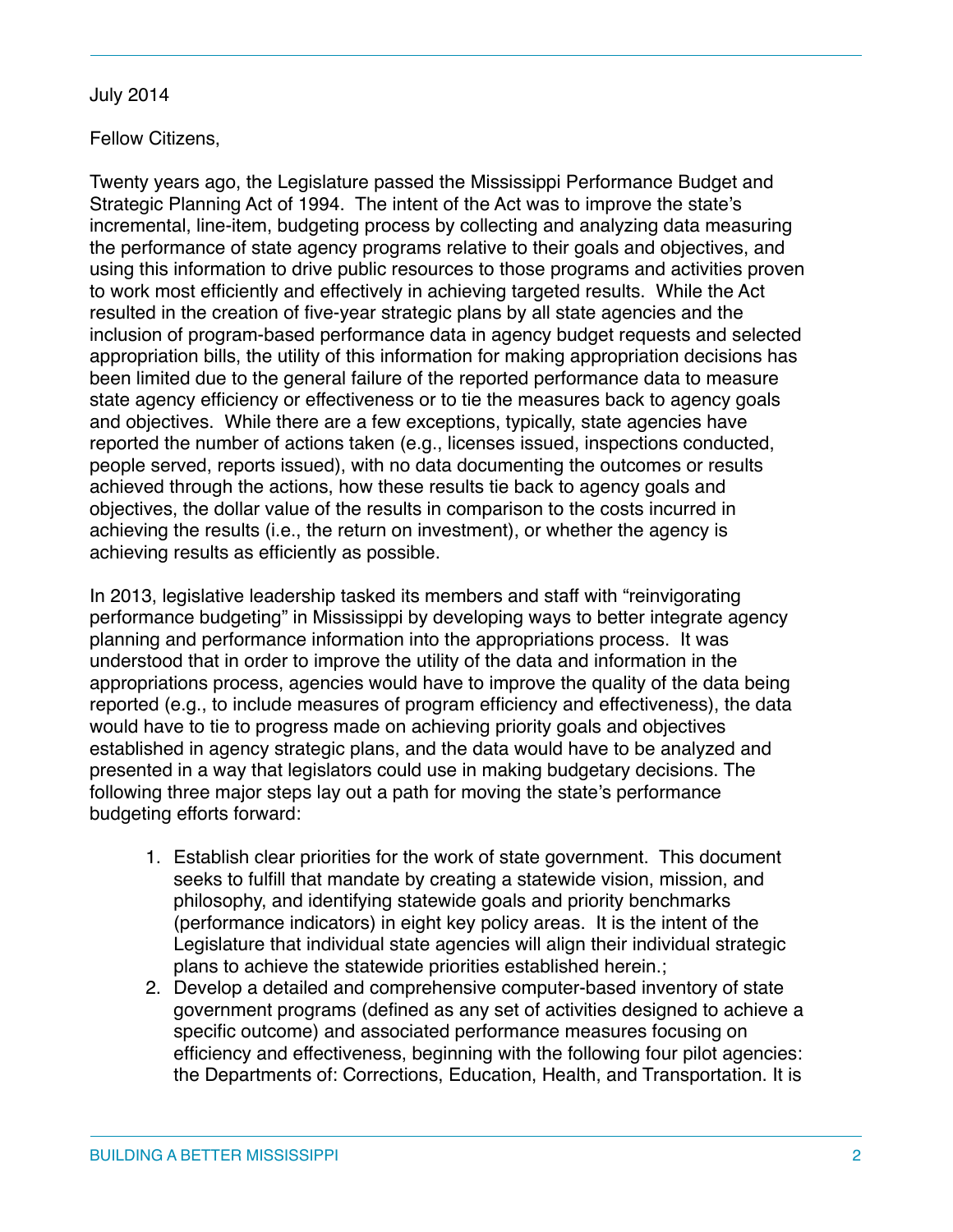the intent of the Legislature that all publicly funded activities, including administrative activities, would be held accountable for achieving results as efficiently as possible, regardless of the funding source, and regardless of whether the program is carried out by full-time public employees or through a government contract.;

3. Implement the Pew-MacArthur Results First Initiative to identify state government programs that are proven, through evidence-based research, to work to achieve desired results and to rank the programs according to their benefit to cost ratio (i.e., return on investment). The Initiative is still in its early stages of implementation, with only the criminal justice economic model for calculating the benefit to cost ratios of evidence-based programs complete and the education component currently in development (evidencebased programs identified, but economic model not yet complete). The Initiative's goal is to develop inventories of evidence-based programs and economic models for calculating the benefit to cost ratios of these programs in all major policy areas of state government.

Legislative leadership has committed to providing the staff resources necessary to compile, vet, analyze, and present this performance data and information in a format that will be useful to legislators in making appropriation decisions. It is the intent of the Legislature that state agencies, to the extent possible, will align their individual strategic plans with the statewide priorities identified by the Legislature and that state agency management decisions and appropriation decisions will be driven by these priorities.

The strategic planning and performance information obtained through these efforts will enable the Legislature, as well as state agency personnel, to:

- monitor state agency human and financial resources committed to and progress achieved on priority statewide goals and benchmarks;
- eliminate or improve the effectiveness of programs that are not working;
- shift state resources from programs that are not working to programs that do work as identified through evidence-based research; and,
- move state government towards more efficient operations, both within individual state agencies and from a state government-wide perspective by exploring opportunities for shared services.

This document is a testimony to our commitment to move this great state forward by holding state government accountable for maximizing the results that it achieves with your taxpayer dollars. While our challenges are great, our strength and resolve to meet them is greater. By using performance data to drive our state agency management and budgeting decisions, we can and will build a better Mississippi.

Tate Reeves, Lieutenant Governor Philip Gunn, Speaker Terry Brown, President Pro Tempore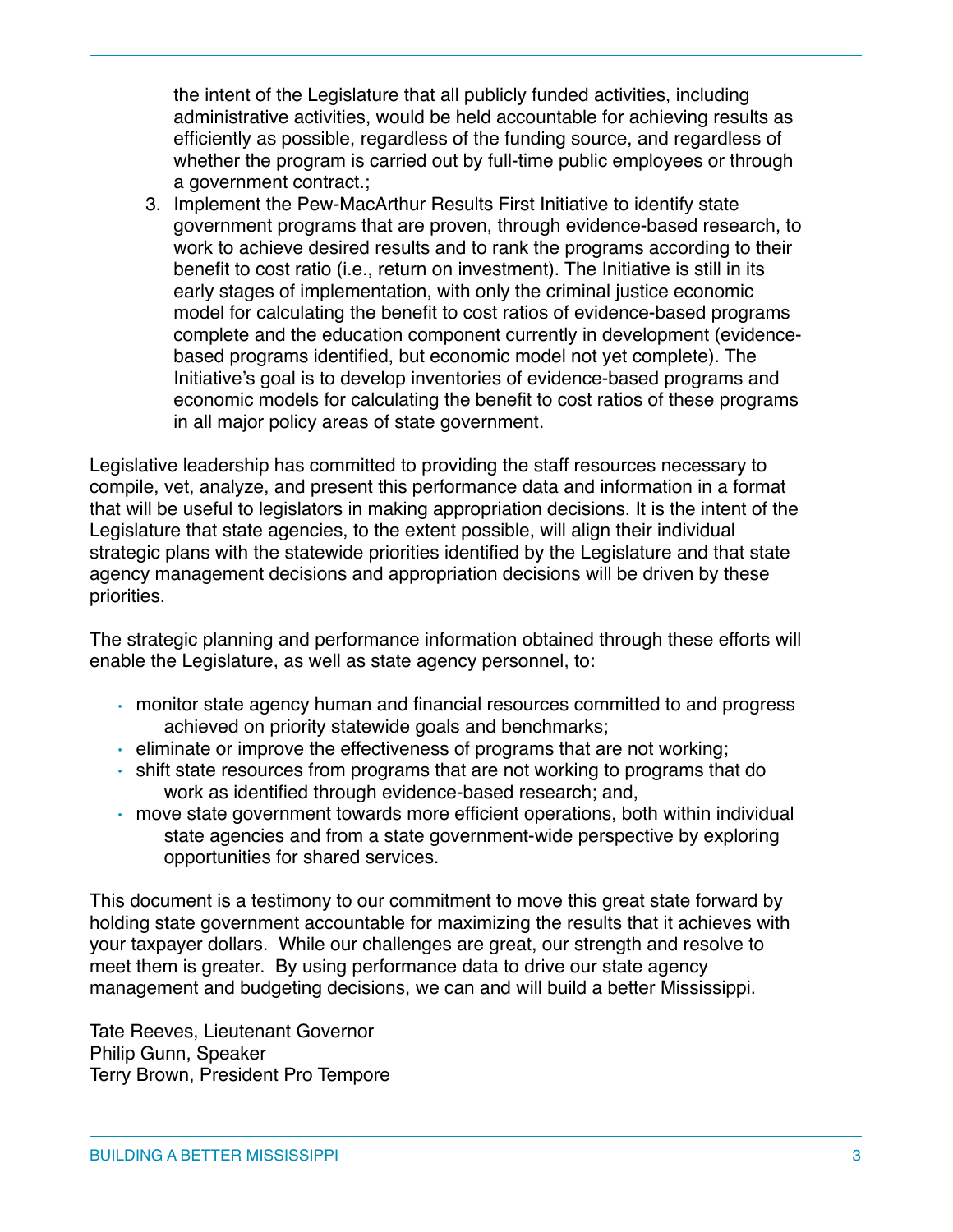Greg Snowden, Speaker Pro Tempore Eugene S. (Buck) Clarke, Chairman of Senate Appropriations Herb Frierson, Chairman of House Appropriations

With special assistance from: Senator Terry C. Burton Representative Toby Barker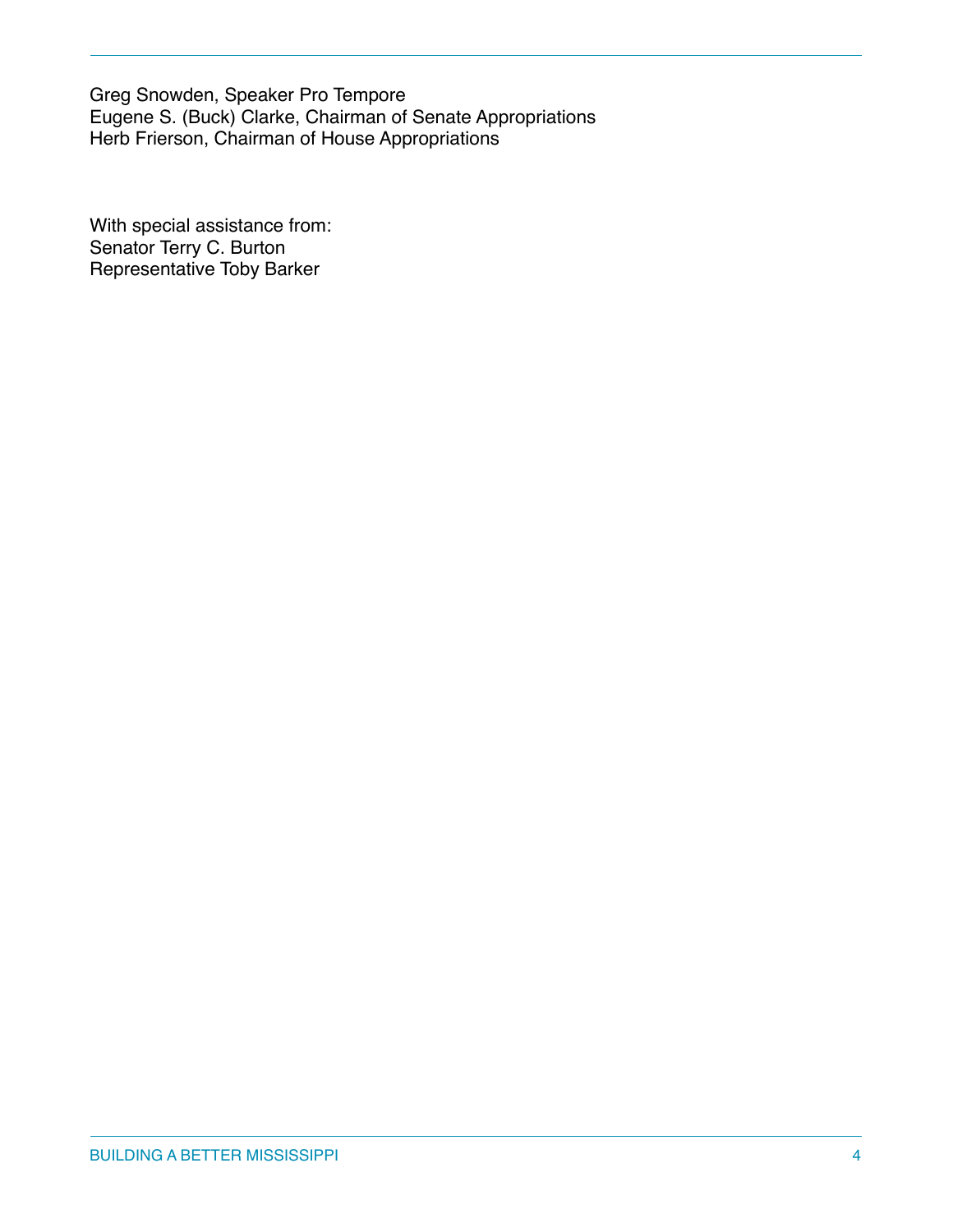# **The Vision of Mississippi State Government**

The Legislature envisions a lean and effective Mississippi state government that empowers its people to live healthy, productive lives through the provision of quality, appropriate services and strategic investment in the state's human capital. Through this empowerment, our state's citizens will experience a better quality of life than the generation before them and will leave their individual communities better for the generation that follows.

# **The Mission of Mississippi State Government**

In general terms, the primary role of state government is to:

- protect the safety and well-being of its citizenry;
- preserve the dignity of every human life; and,
- promote economic growth and the public good through the advancement of the individual.

The 10th Amendment to the United States Constitution reinforces the sovereign powers of the states by providing that:

*"the powers not delegated to the United States by the Constitution, nor prohibited by it to the States, are reserved to the States respectively, or to the people."*

In drafting this amendment, the framers of the Constitution recognized that when state and local communities take the lead on public policy, the people are that much closer to the policymakers, which makes the policymakers that much more accountable to the people.

# **The Philosophy of Mississippi State Government**

The State of Mississippi provides quality and appropriate services to its citizenry guided by the principles of:

- Preserving the liberty of all citizens by providing the least intrusive state government;
- Practicing accountability and transparency at every level of government; and,
- Placing ultimate value on efficiency and effectiveness of government service to taxpayers and citizens.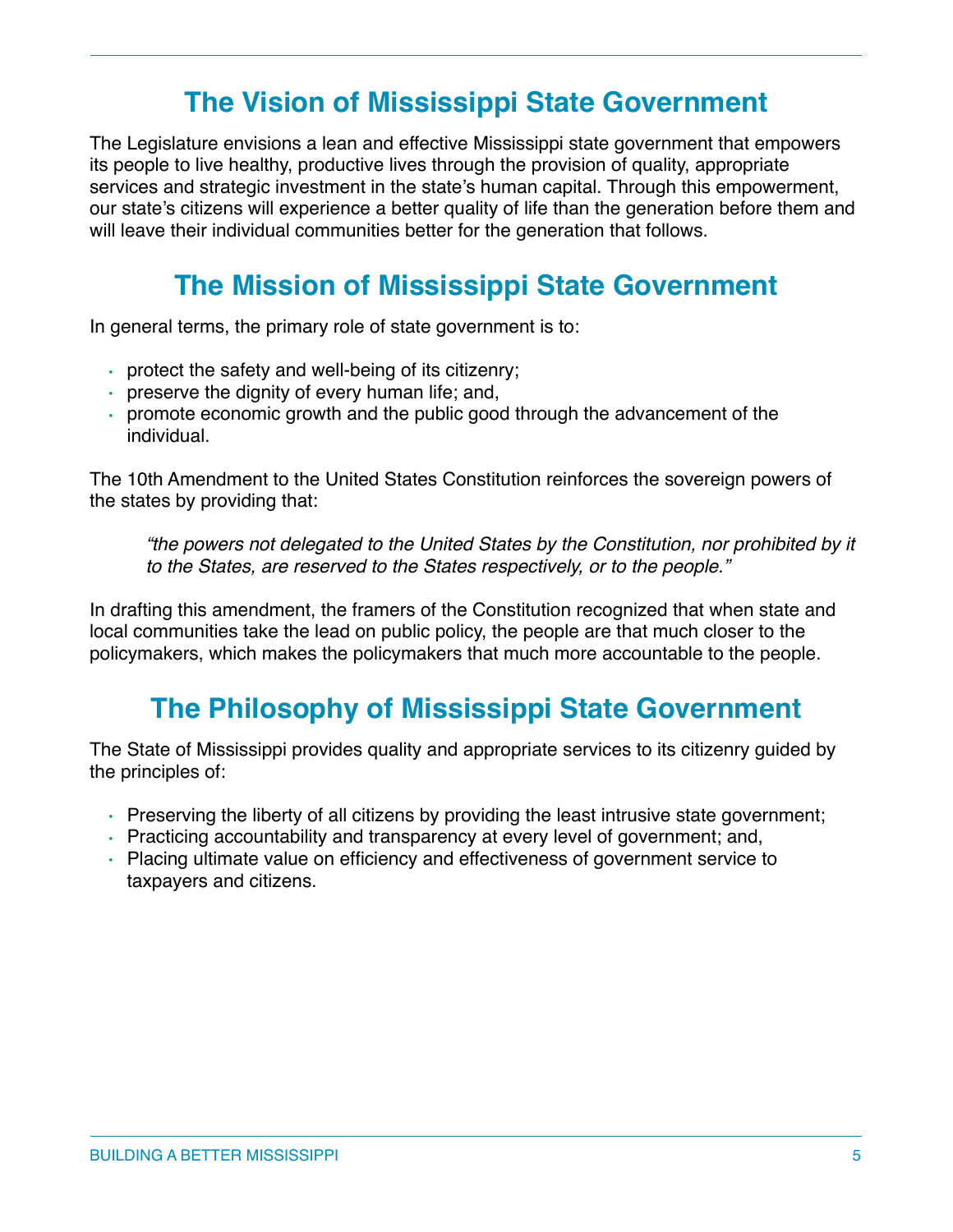# **Key Policy Areas**

- Economic Development
- Education:
	- Public Schools
	- Higher Education
- Public Safety and Order
- Health
- Human Services
- Natural Resources
- Infrastructure
- Government and Citizens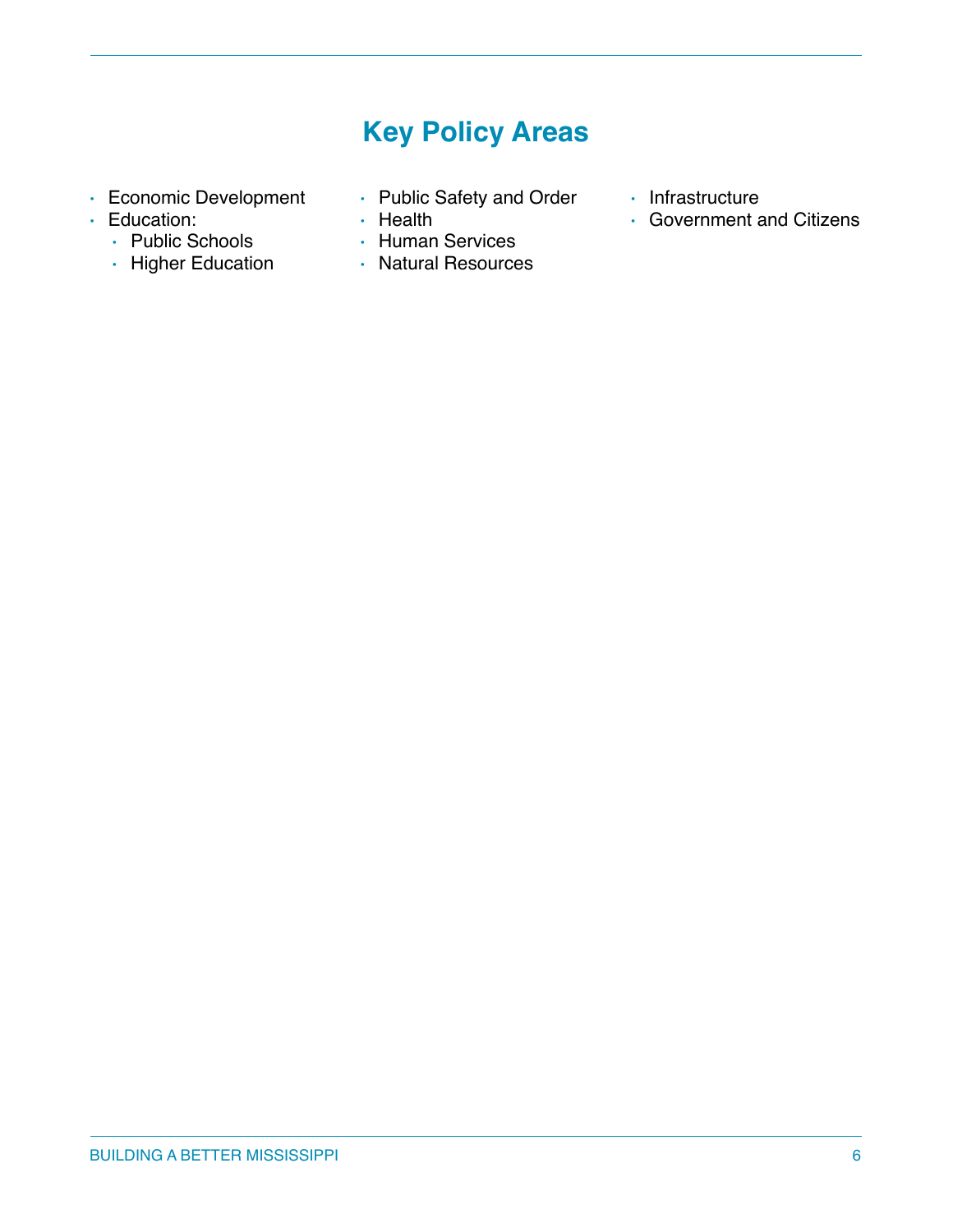# **ECONOMIC DEVELOPMENT**

### STATEWIDE GOAL

To develop a robust state economy that provides the opportunity for productive employment for all Mississippians

#### **BENCHMARKS**

#### *BUSINESS CLIMATE*

- State business tax climate (comparison of more than 100 variables across five major areas of taxation: business taxes, individual income taxes, sales taxes, unemployment insurance rates and property taxes)
- Energy price per million British thermal units (BTUs): commercial sector
- Energy price per million British thermal units (BTUs): industrial sector
- Annual percentage change in resident population

### *COMMERCIAL ACTIVITY*

- Per capita gross domestic product
- Percentage contribution of manufacturing sector to state's gross domestic product
- Percentage contribution of agriculture, forestry, fishing, and hunting sector to state's gross domestic product
- Volume of cargo activity at the state's ports, measured in twenty-foot equivalent units (TEUs) and tonnage
- Number of passengers enplaning and deplaning at the state's airports
- Number and frequency of passenger and cargo flights
- Tourism measured in number of visitors and dollars generated
- Number of new technology start-ups
- Venture capital investments measured in dollars and number of deals

# *JOB GROWTH*

- Net job growth
- Annual percentage change in non-farm jobs
- Number of jobs in each of the Mississippi Development Authority's seven targeted industries: advanced manufacturing, aerospace, agribusiness, automotive, energy, healthcare, and shipbuilding
- Number of jobs in manufacturing sector
- Number of jobs in agriculture, forestry, fishing, and hunting sector
- Number of jobs associated with new technology start-ups
- Number of new businesses and jobs resulting from Mississippi Development Authority global business contacts (national recruitment, international investment and trade)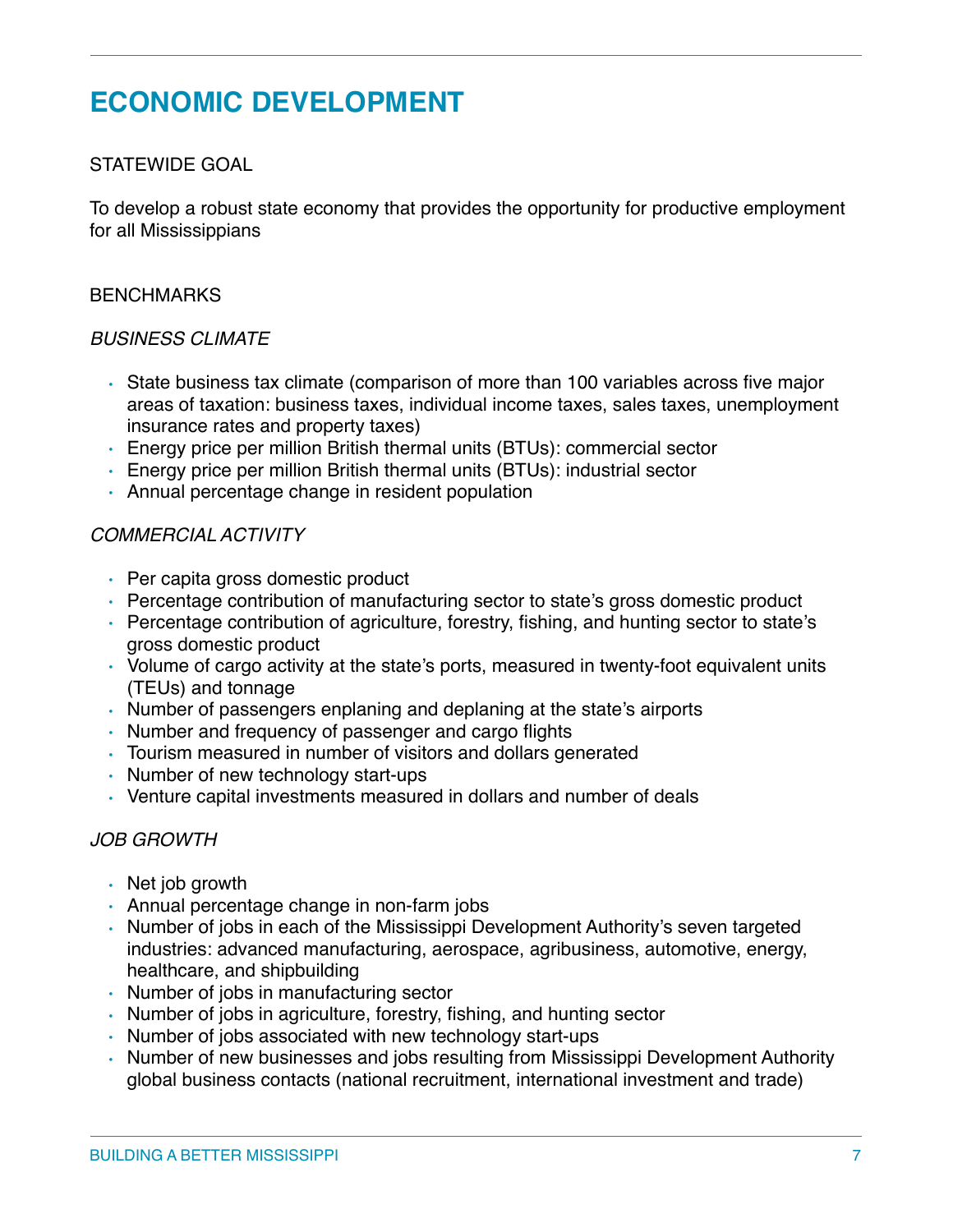• Number of new businesses and jobs resulting from Mississippi Development Authority minority and small business development contacts

# *EMPLOYMENT AND INCOME*

- Percentage of the civilian non-institutional population 16 years and over employed
- Percentage of Mississippians receiving workforce training services who are employed one year and five years after receiving training and their average salary
- Job vacancy rate, by industry and occupation
- Unemployment rate (unemployed persons actively looking for a job as a percentage of the size of the labor force: the sum of employed and unemployed persons)
- Wage and salary disbursements (total earnings)
- Average annual pay
- Median household income
- Average pay and total payroll of jobs associated with new technology start-ups
- Percentage of workers whose family income falls above 150% of the federal poverty guidelines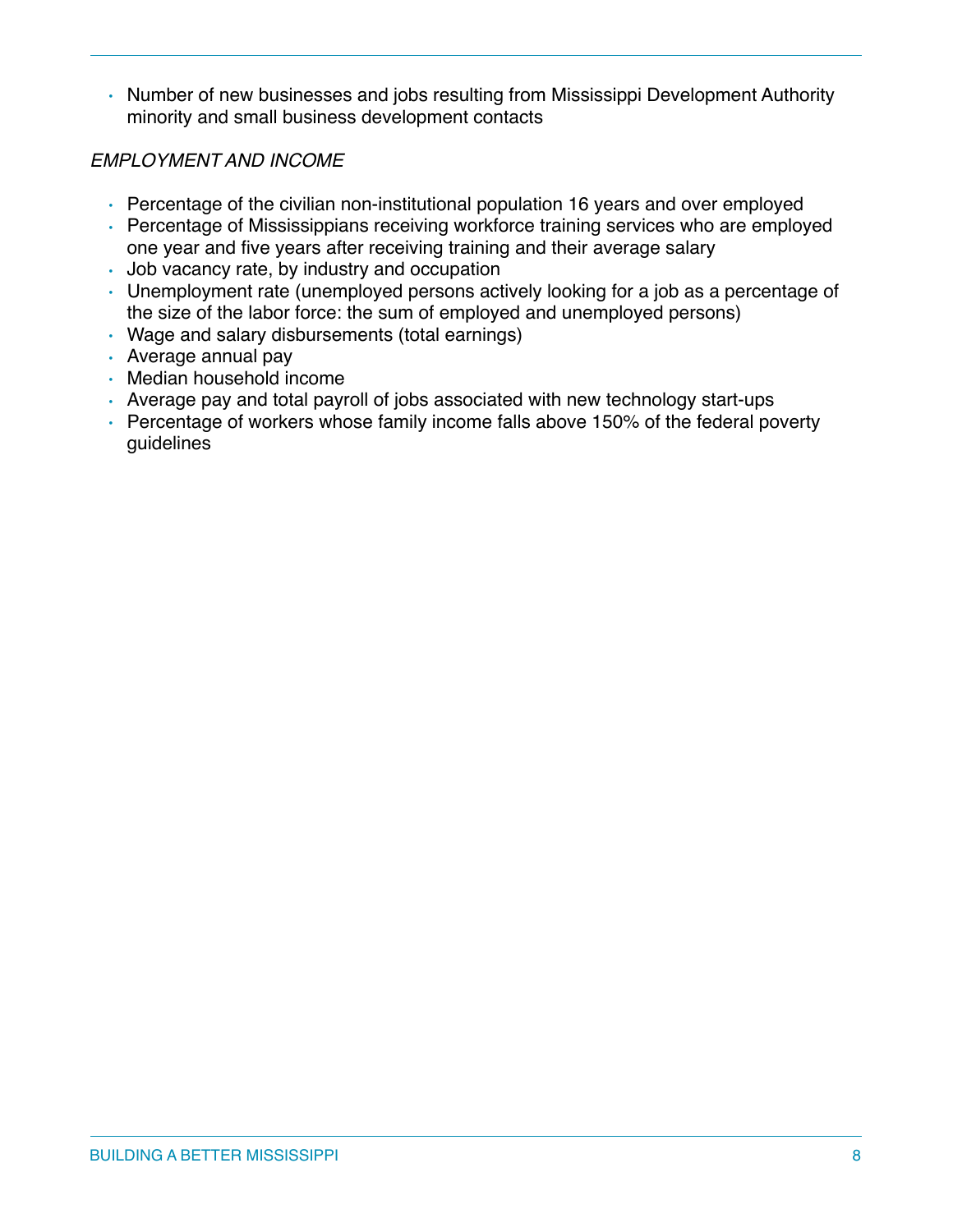# **EDUCATION: PUBLIC SCHOOLS**

### STATEWIDE GOAL

To make available a quality K-12 public education for all Mississippians that prepares them, upon high school graduation, to either enter the labor force with an employable skill or to successfully complete a higher education program

#### **BENCHMARKS**

#### *SPECIAL EDUCATION*

- Number and percentage of special education students taking assessment tests, by test and grade level
- Breakdown of the performance of special education students on assessment tests, by grade level, test, achievement level on the test (number and percentage of students scoring at each achievement level), and scaled score range for each achievement level
- Number and percentage of special education students who are alternately assessed, by test and grade level
- Breakdown of the performance of special education students who are alternately assessed by grade level, test, achievement level on the test (number and percentage of students scoring at each achievement level), and scaled score range for each achievement level
- Number and percentage of special education students graduating from high school with a standard diploma

#### *CAREER AND TECHNICAL EDUCATION*

- Percentage of high school students enrolled in a career and technical education program
- Percentage of high school students enrolled in career and technical education programs who earn an approved Industry Certification, by career pathway
- Percentage of students earning an approved Industry Certification who obtain a job in Mississippi in their area of certification
- Average starting salary of students earning an approved Industry Certification who obtain a job in Mississippi in their area of certification

#### *BASIC EDUCATION*

#### *Student Readiness*

• Breakdown of the performance of children entering public school kindergarten on the Kindergarten Readiness Test by achievement level on the test (number and percentage of children scoring at each achievement level) and scaled score range for each achievement level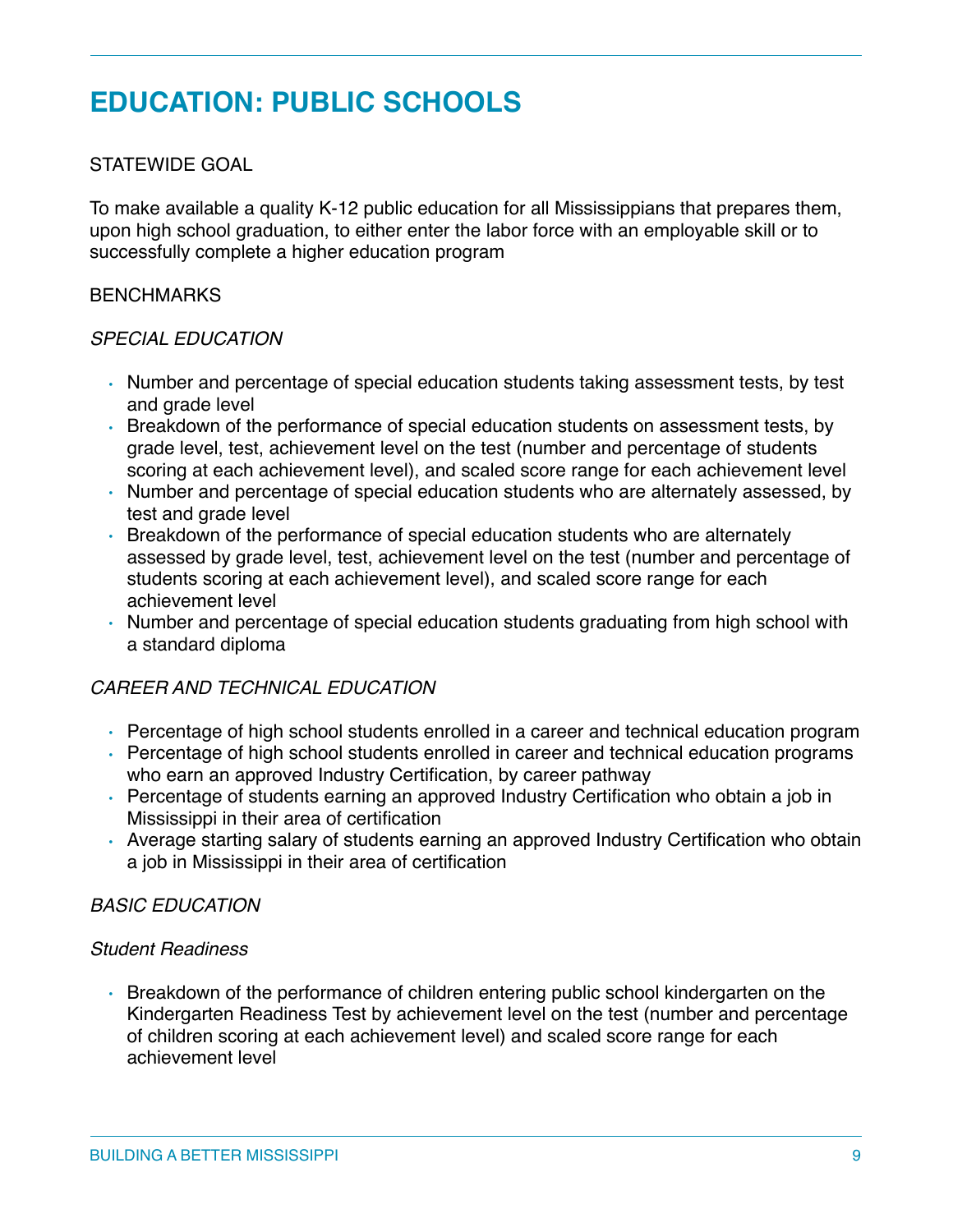- Breakdown of the performance of students entering the first grade on a valid and reliable testing instrument by achievement level on the test (number and percentage of students scoring at each achievement level) and scaled score range for each achievement level
- Percentage of students at risk for academic failure as evidenced by the percentage of students, by grade level, in grades 3 through 8 who score below the cutoff score for *Basic* achievement on assessment tests, by test and scaled cutoff score
- Percentage of students at risk for academic failure as evidenced by the percentage of students, by grade level, in grades 9 through 12 who fail subject area tests, by test and scaled cutoff score for failure
- Number and percentage of students enrolled in remedial instructional programs, by grade level and course
- Public high school dropout rate, by student cohort

### *Student Academic Achievement*

- Percentage of public school students exiting the 3rd grade scoring proficient or above in reading on the statewide assessment test, by achievement level and scaled score range for each achievement level
- Breakdown of the performance of students on assessment tests (including subject area tests), by grade level, test, achievement level on the test (number and percentage of students scoring at each achievement level), and scaled score range for each achievement level
- Average composite ACT score for 11th grade public school students
- Public high school 4-year graduation rate, by student cohort
- Public high school completion rate, by student cohort
- Percentage of population age 25 and older with high school or more education

# *Quality of Learning Environment*

- Percentage of public school core academic subject classes staffed with teachers who are highly qualified according to No Child Left Behind criteria
- Percentage of public school teachers certified through alternative programs
- Percentage of public school teachers who continue teaching in public school classrooms five years and ten years from their initial hire date
- Average number of years of teaching experience of full-time public school teachers
- Percentage of full-time public school teachers with less than 3 years of teaching experience
- Breakdown of performance of public school principals on the Mississippi Principal Evaluation System by performance level and score range for each performance level
- Percentage of public school students who attend public schools rated A or B in a valid and reliable accountability rating system
- Percentage of public school students who attend public schools rated F in a valid and reliable accountability rating system
- Number and percentage of public schools that improved performance in a valid and reliable accountability rating system by one or more letter grades from the previous year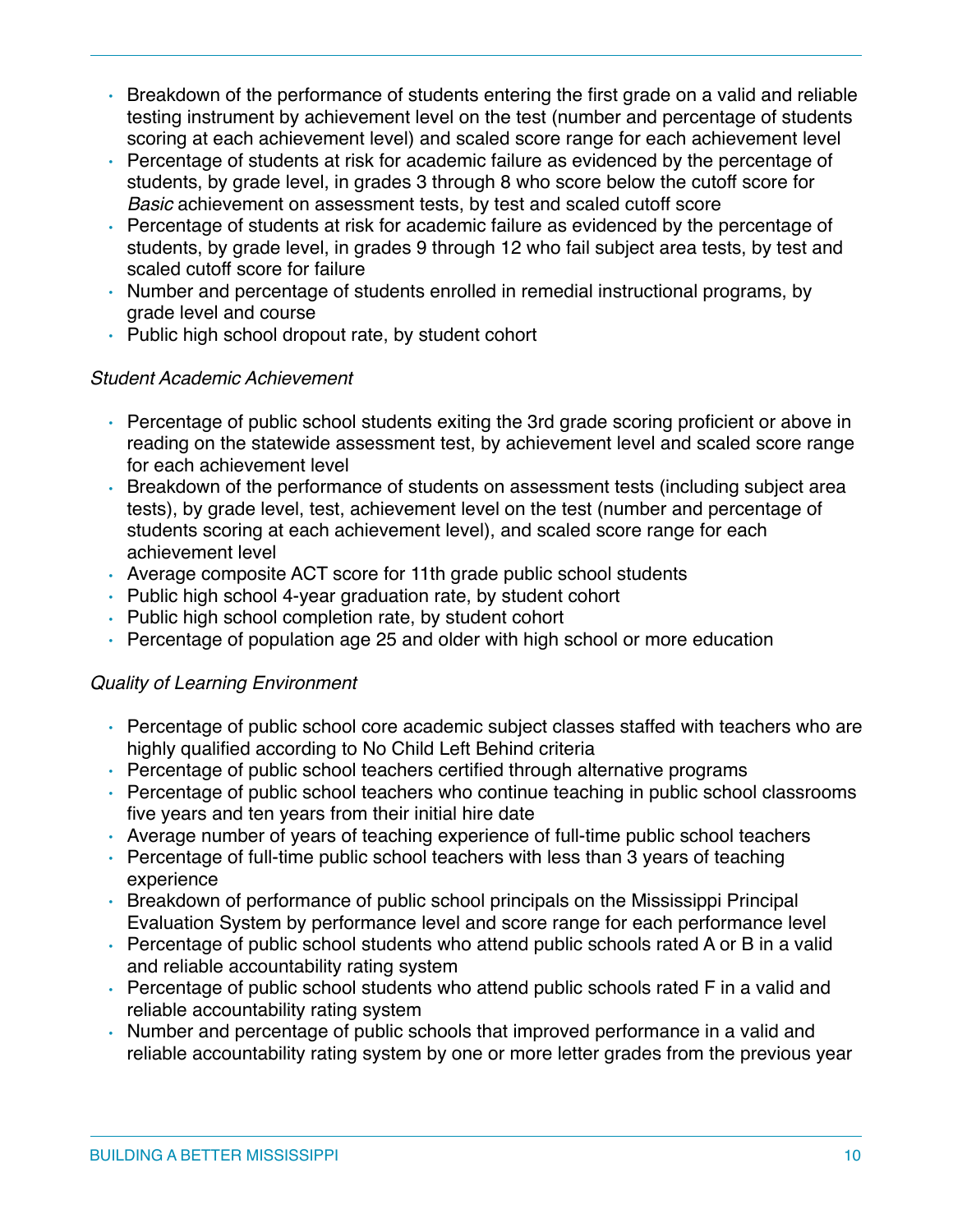- Number and percentage of public schools that increased their accountability score in a valid and reliable accountability rating system from the previous year's score
- Number and percentage of public schools whose performance declined in a valid and reliable accountability rating system by one or more letter grades from the previous year
- Number and percentage of public schools and districts that meet federal Annual Measurable Objectives
- Percentage of public school students attending classes in buildings that are in poor condition
- Number and percentage of students served under a school choice option, by type of option

*Cost*

- State cost per student
- Total cost per student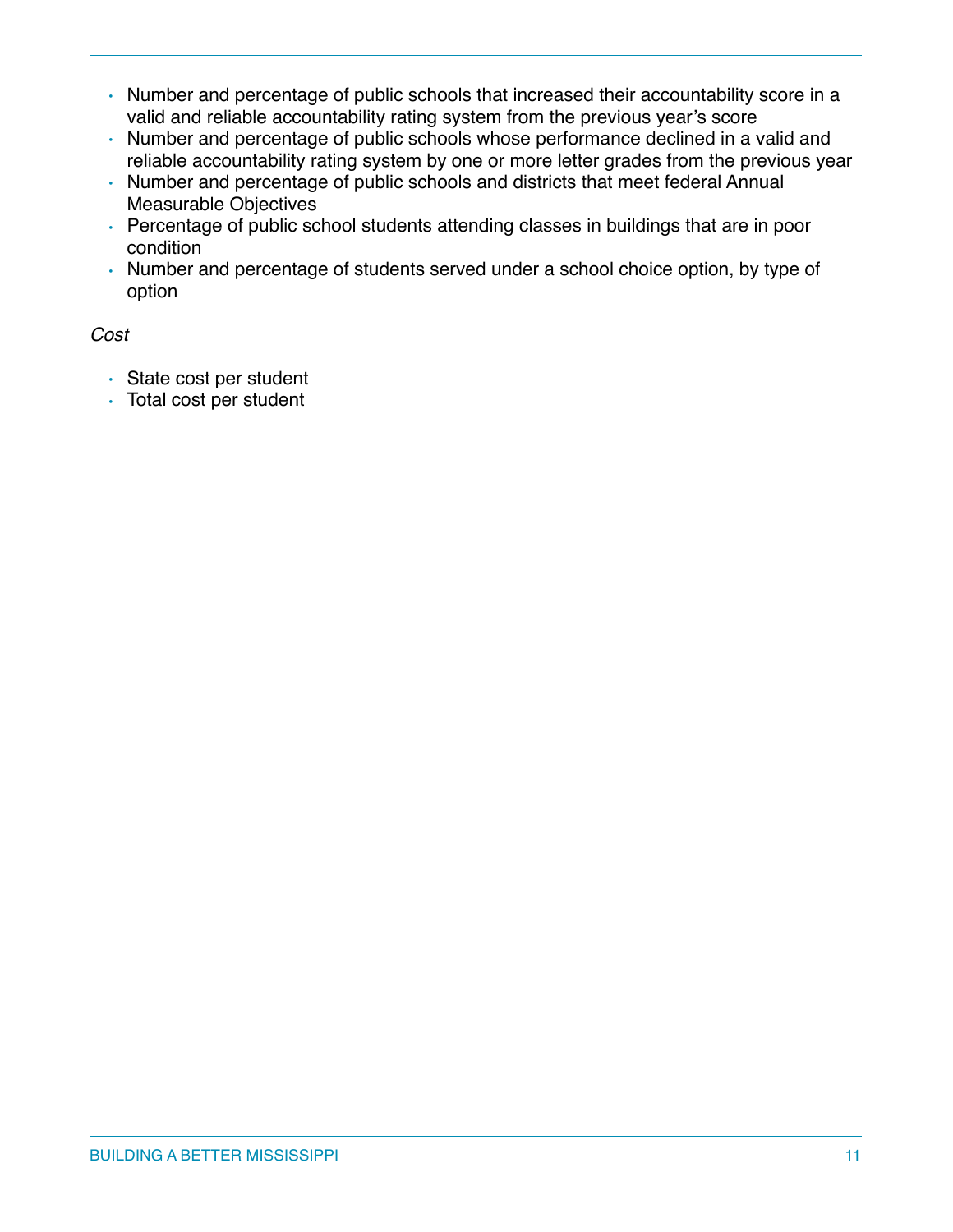# **EDUCATION: HIGHER EDUCATION**

# STATEWIDE GOAL

To make available an accessible, quality public higher education at an affordable cost that prepares Mississippians to become productive, financially self-sufficient members of society while meeting the human resource needs of Mississippi and its employers, including the creation of new jobs through the commercialization of university-based research

#### **BENCHMARKS**

#### *COMMUNITY COLLEGES*

#### *College Readiness*

- Average ACT score of first-year students enrolled in Associate of Arts (AA or "University Parallel") Degree program
- Percentage of first-year students (broken down by all first-year students and by only those first-year students who graduated from a Mississippi public high school) enrolled in a developmental (remedial) course, by type of degree program
- Percentage of students (broken down by all first-year students and by only those firstyear students who graduated from a Mississippi public high school) enrolled in a developmental (remedial) course, by type of degree program, who successfully complete the course

#### *Student Progress*

- First-year retention rate for entering full-time freshmen enrolled in Associate of Arts/ University Parallel degree program
- First-year retention rate for entering full-time freshmen enrolled in Associate of Applied Science (AAS or "Technical") Degree program
- Percentage of full-time, first-time enrollment cohort who earns half of total required credit hours for graduation by the end of the first year
- Percentage of part-time, first-time enrollment cohort who earns one quarter of total required credit hours for graduation by the end of the first year

#### *Student Graduation Rates*

- Number of AA (university parallel) and AAS (technical) degrees awarded per 100 undergraduate full-time equivalent (FTE) enrollment
- Percentage of first-year, first-time, full-time community college students enrolled in the AA (university parallel) program who graduate with an AA (university parallel) degree
- Percentage of first-year, first-time, full-time community college students enrolled in the AA (university parallel) program who graduate with an AA (university parallel) degree within 3 years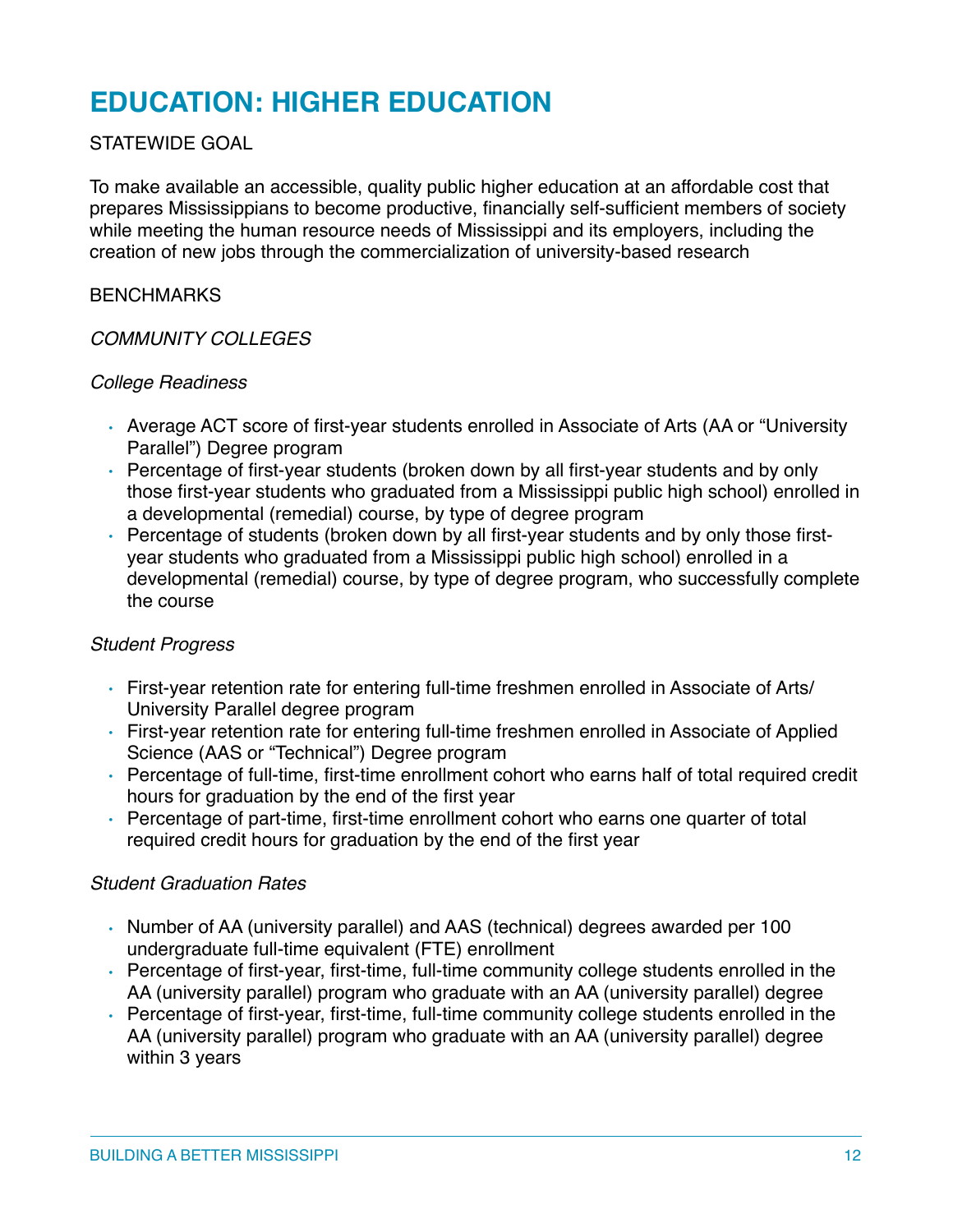- Percentage of community college students who transfer to a Mississippi public four-year higher educational institution
- Percentage of community college students who transfer to an accredited four-year higher educational institution
- Percentage of first-year, first-time, full-time community college students enrolled in an AAS (technical) program who graduate with an AAS (technical) degree
- Percentage of first-year, first-time, full-time community college students enrolled in an AAS (technical) program who graduate with an AAS (technical) degree within 3 years
- Percentage of first-year, first-time community college students enrolled in a certificate program who graduate with a certificate
- Percentage of first-year, first-time community college students enrolled in a certificate program who graduate with a certificate within 3 years
- Percentage of students enrolled in an Adult Basic Education (ABE) program who complete the Adult Basic Education program
- Percentage of students enrolled in a General Educational Development (GED) program who complete the General Educational Development program
- Percentage of state population over age 21 with an associate degree as highest level of educational attainment
- Percentage of state population over age 21 with a certificate of achievement from a community college as highest level of educational attainment

# *Workforce Development*

- Licensure exam pass rate for community college students who successfully complete a technical or certificate program in a field requiring state and or national licensure
- Percentage of AAS (technical) graduates employed in jobs in their field of study within a year of graduation (job placement rate)
- Percentage of certificate graduates employed in jobs in their field of study within a year of graduation (job placement rate)
- Average starting salary of AAS (technical) graduates
- Average starting salary of certificate graduates
- Wage gains of AA (university parallel) degree, AAS (technical) degree, and certificate graduates
- Percentage of students trained through workforce education and training programs customized to meet the needs of local industries who successfully complete the program

# *Cost*

# to students

- Dollars spent on remedial coursework
- Percentage of Mississippi median family income required to cover tuition and fees at Mississippi community colleges
- Average student debt upon graduation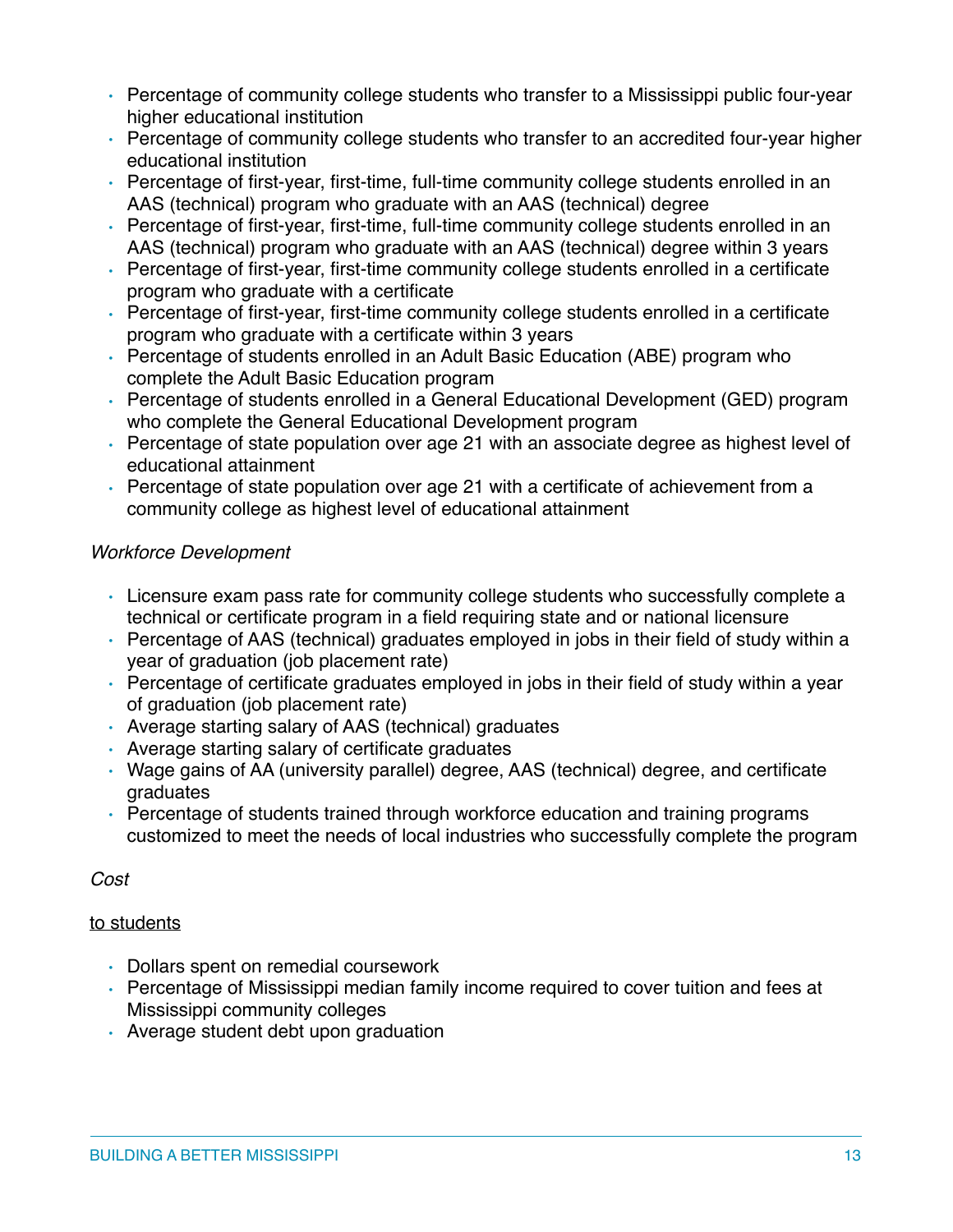# to taxpayers

- Total cost to the state of providing remedial classes at the state's community colleges
- Total state expenditures per student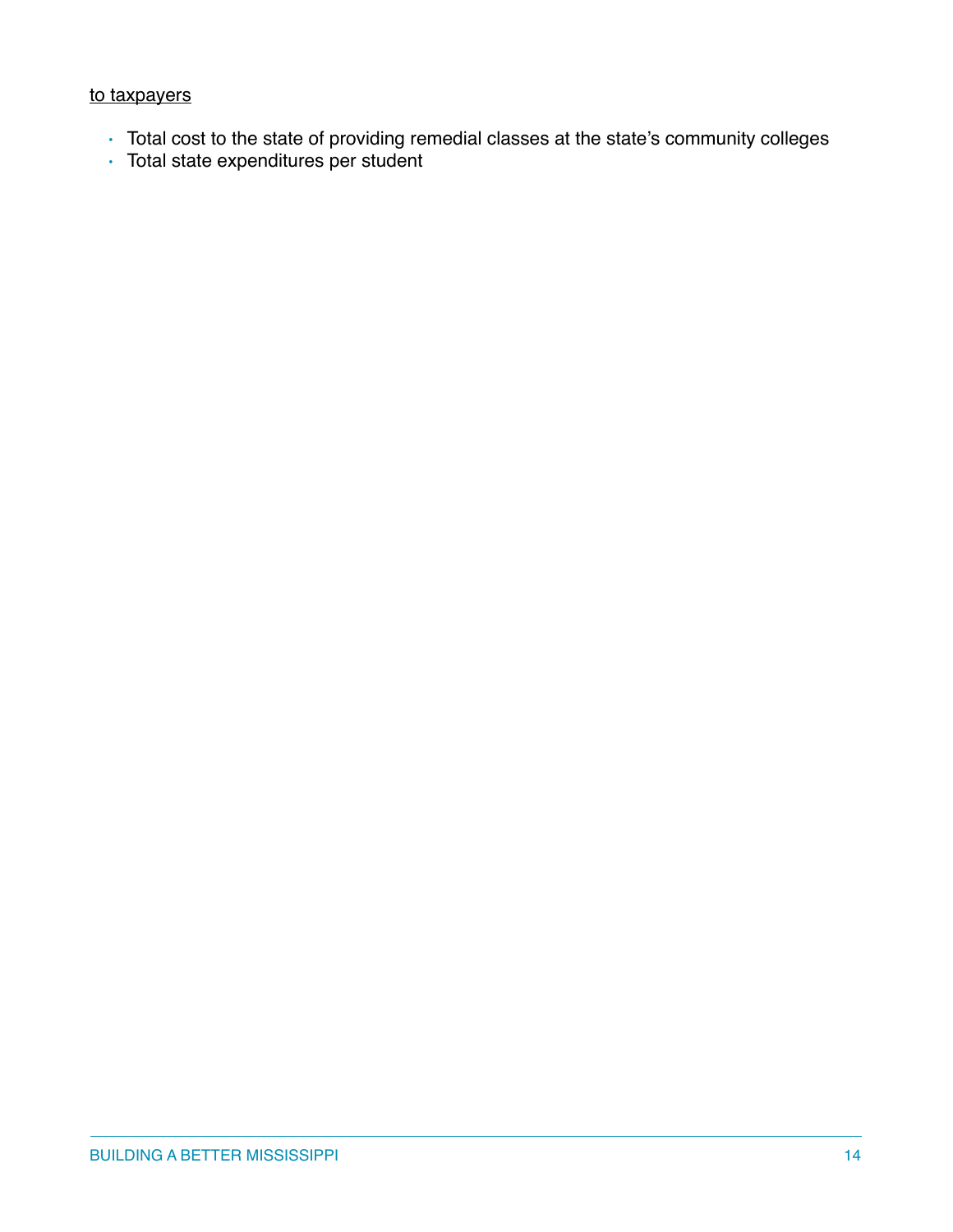# **EDUCATION: HIGHER EDUCATION**

# **BENCHMARKS**

# *UNIVERSITIES: UNDERGRADUATE*

#### *College Readiness*

- Average ACT score of entering freshmen
- Number and percentage of entering students graduating from Mississippi public high schools who are enrolled in intermediate (remedial) courses during their first year, broken out by math, English/reading, or both
- Percentage of fall intermediate (remedial) math students completing the course within 2 years
- Percentage of fall intermediate (remedial) English/reading students completing the course within 2 years

#### *Student Progress*

- First-year retention rate (from fall to fall) for entering full-time freshmen
- Percentage of full-time students completing 24 credit hours within one academic year
- Percentage of part-time students completing 12 credit hours within one academic year

#### *Student Graduation Rates*

- Number of undergraduate degrees awarded per 100 undergraduate full-time equivalent (FTE) enrollment
- Student graduation rates (first-time full-time freshmen cohort students graduating within 4 years; first-time full-time freshmen cohort students graduating within 6 years; first-time full-time freshmen cohort students graduating within 8 years)
- Number and percentage of degrees awarded to adult learners who enter college for the first time at age 23 or older
- Percentage of state's population age 25 years and over with a bachelor's degree or higher

#### *Graduates in High-need Disciplines*

- Number of graduates in high-need disciplines (i.e., science, technology, engineering, math, education, including non-teaching areas and nursing), by discipline
- Number of graduates in teaching from Mississippi public higher educational institutions
- Licensure exam pass rates for graduates with four`year degrees in a licensed field of study, by field of study, including the percentage of graduates in teaching who pass Praxis II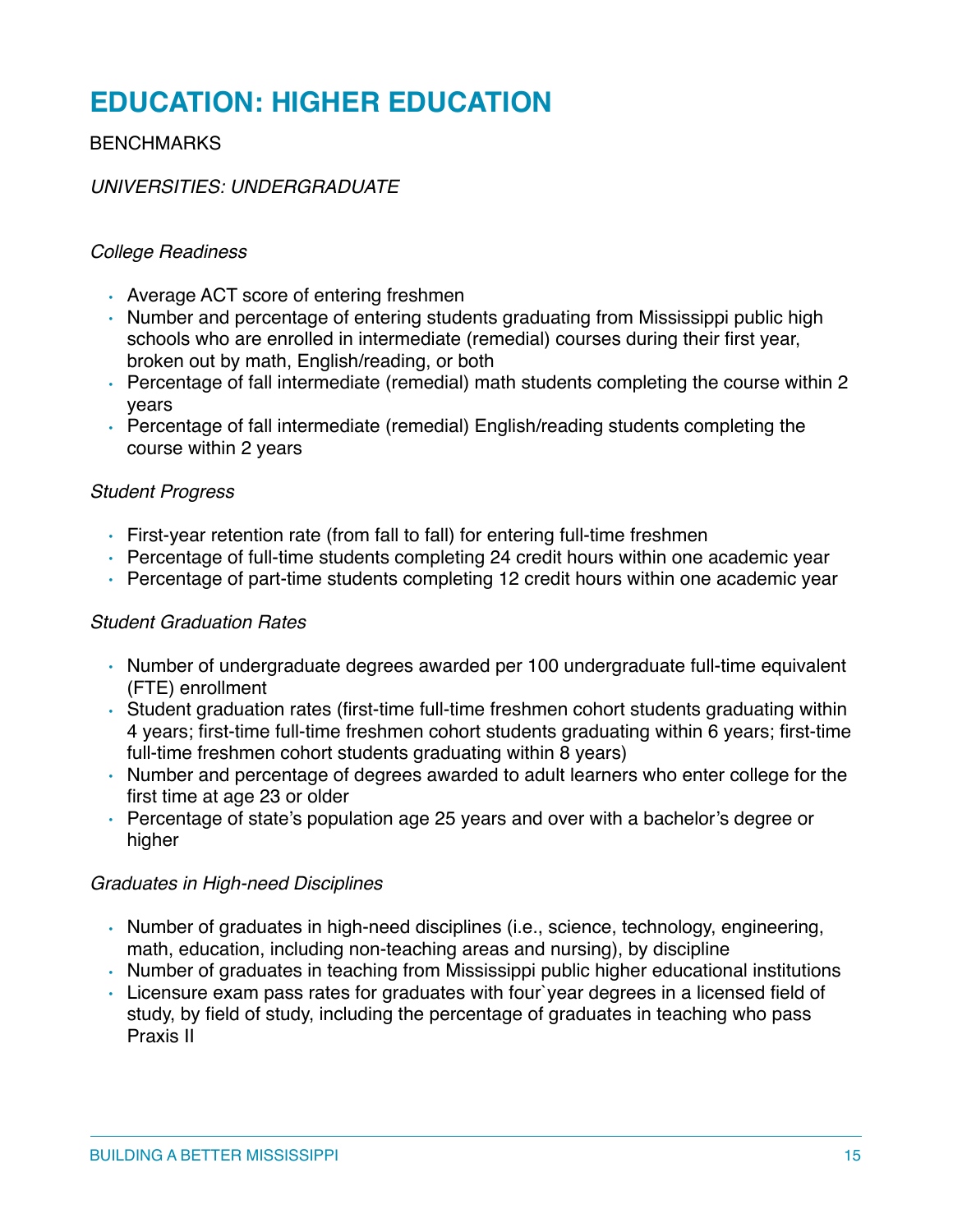## *Retention of Graduates in High-need Disciplines*

- Percentage of graduates in high-need disciplines who enter and remain in practice in Mississippi in the high-need discipline five years and ten years following graduation, by discipline
- Percentage of teacher candidates from Mississippi public higher educational institutions who become Mississippi public school teachers following graduation
- Percentage of teacher candidates from Mississippi public higher educational institutions who remain teaching in Mississippi public school classrooms five and ten years following their initial hire date

### *Cost*

#### to students

- Percentage of Mississippi median family income required to cover tuition and fees at Mississippi public four-year higher educational institutions
- Dollars spent on remedial coursework
- Average student debt on graduation

#### to taxpayers

- Total cost to the state of providing remedial classes at the state's public four-year higher educational institutions
- Total state expenditures per student

#### *Quality of Learning Environment*

• Percentage of teaching faculty with terminal degrees (doctorate and first professional degrees)

# *UNIVERSITIES: GRADUATE*

#### *Graduation Rate*

- Percentage of enrolled graduate students who complete graduate degree
- Number of graduate degrees awarded

#### *Graduates in High-need Disciplines*

- Number and percentage of graduate degrees awarded in science, technology, engineering, and math
- Licensure exam pass rate for graduate school graduates, by discipline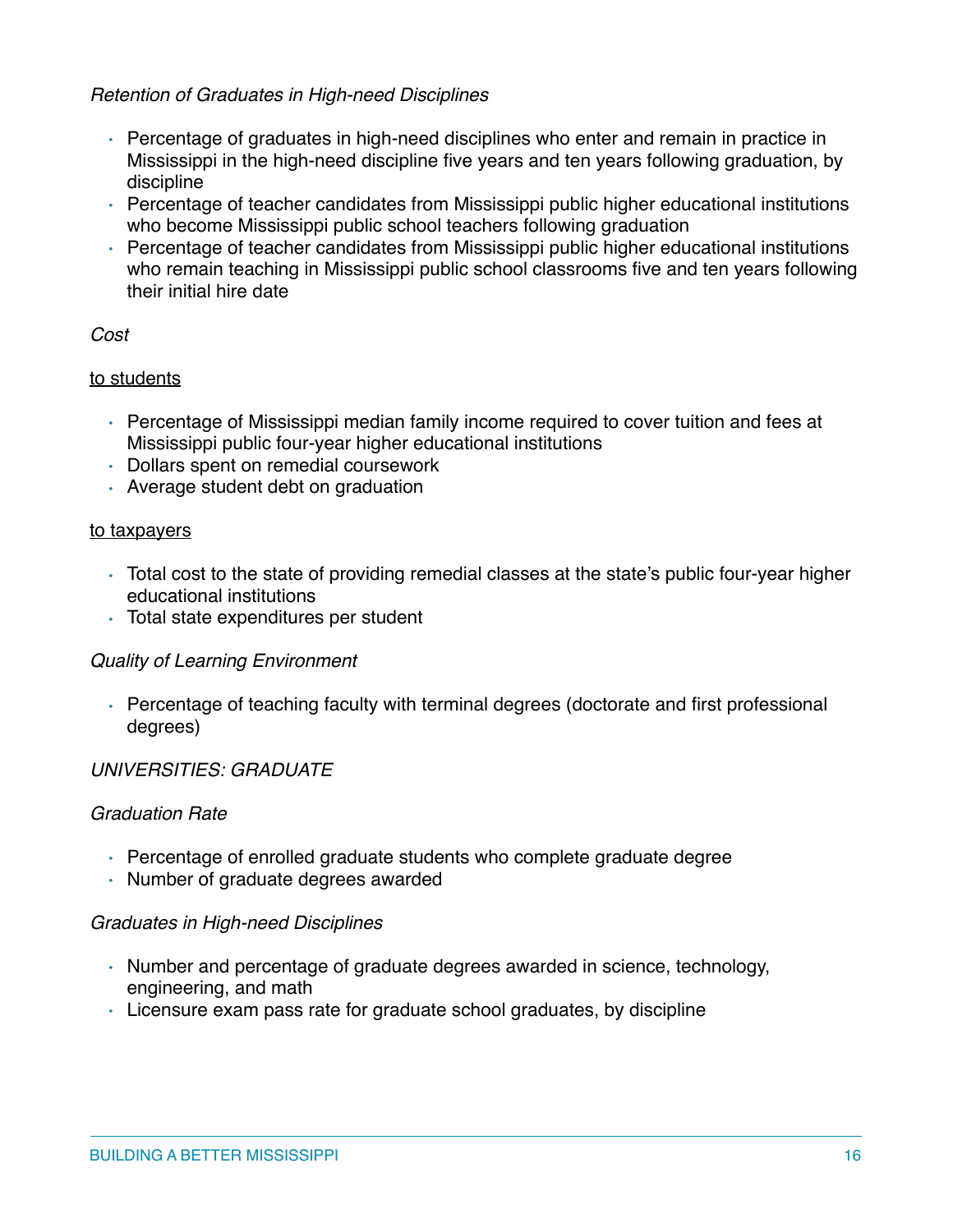# *Retention of Graduates in High-need Disciplines*

- Percentage of graduates in high-need disciplines practicing in Mississippi, by discipline
- Percentage of Medical Doctor (M.D.) graduates remaining in Mississippi for residency
- Percentage of University of Mississippi Medical Center (UMMC) medical school graduates practicing in Mississippi after licensure

#### *Commercialization of Academic Research*

- Dollar value of research grants and contracts awarded to Mississippi public universities
- Percentage of total federal research and development expenditures received by Mississippi public universities
- Number of patents obtained by Mississippi public universities in emerging technologies
- Number of patents obtained by Mississippi public universities in emerging technologies that are commercialized
- Number of private sector companies created as a result of activities at Mississippi public universities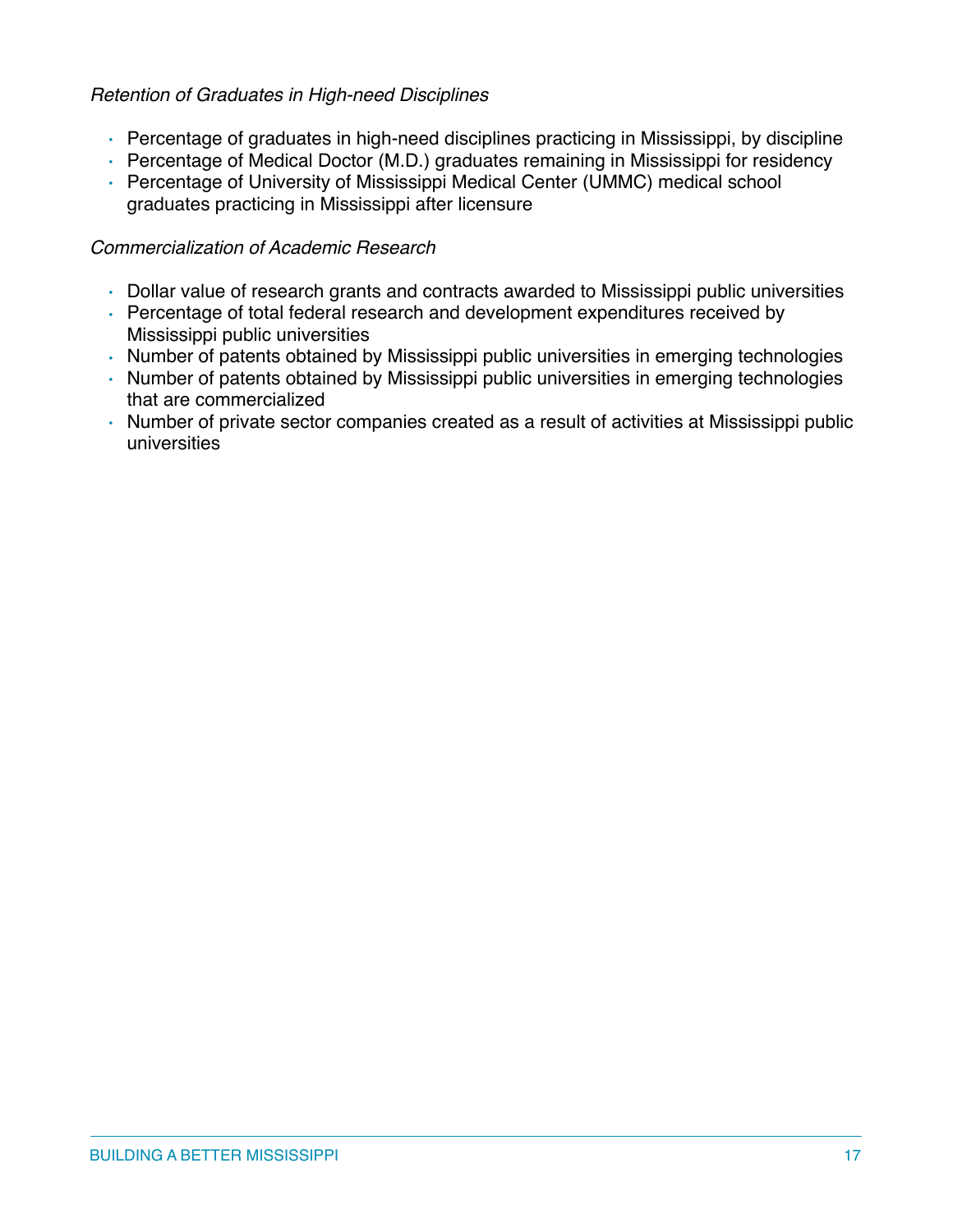# **PUBLIC SAFETY AND ORDER**

# STATEWIDE GOAL

To protect the public's safety, including providing timely and appropriate responses to emergencies and disasters and to operate a fair and effective system of justice

#### **BENCHMARKS**

#### *INCIDENCE OF CRIME*

- Crimes per 100,000 population (includes the crimes of murder, rape, robbery, aggravated assault, burglary, larceny-theft, and motor vehicle theft)
- Reported arrests per 100,000 juvenile population (arrests of youths 17 years and younger divided into population of 10 to 17 year olds)
- Reported arrests for drug abuse violations per 100,000 population
- Driving under the Influence (DUI) arrests per 100,000 population

*JUDICIARY (BENCHMARKS FOR STATE-FUNDED COURTS)*

- Case clearance rates (the number of outgoing cases as a percentage of the number of incoming cases)
- Time to case disposition (percentage of cases disposed within the time standard set for each case type)
- Age of active pending caseload (number of days from case filing to the date of measurement of the pending caseload)
- Collection of monetary penalties (percentage of monetary penalties collected and distributed within established timelines)
- Average cost of processing a single case, by case type

#### *CORRECTIONAL SYSTEM*

- State prisoners per 100,000 population (includes only inmates sentenced to more than one year)
- Average annual incarceration cost per inmate
- Percentage of offenders without a General Educational Development certificate (GED), high school diploma, or vocational certification upon incarceration who earned one prior to release
- Percentage of released offenders with a General Educational Development certificate (GED) or higher
- Percentage of released offenders with marketable job skills
- Percentage of offenders who obtained a vocational certification in prison who obtain and retain a job (one-year and five-year follow-up) in the vocation for which they were trained
- Percentage of released offenders served in re-entry program housing upon release
- Adult recidivism rate (re-incarceration within three years of initial release)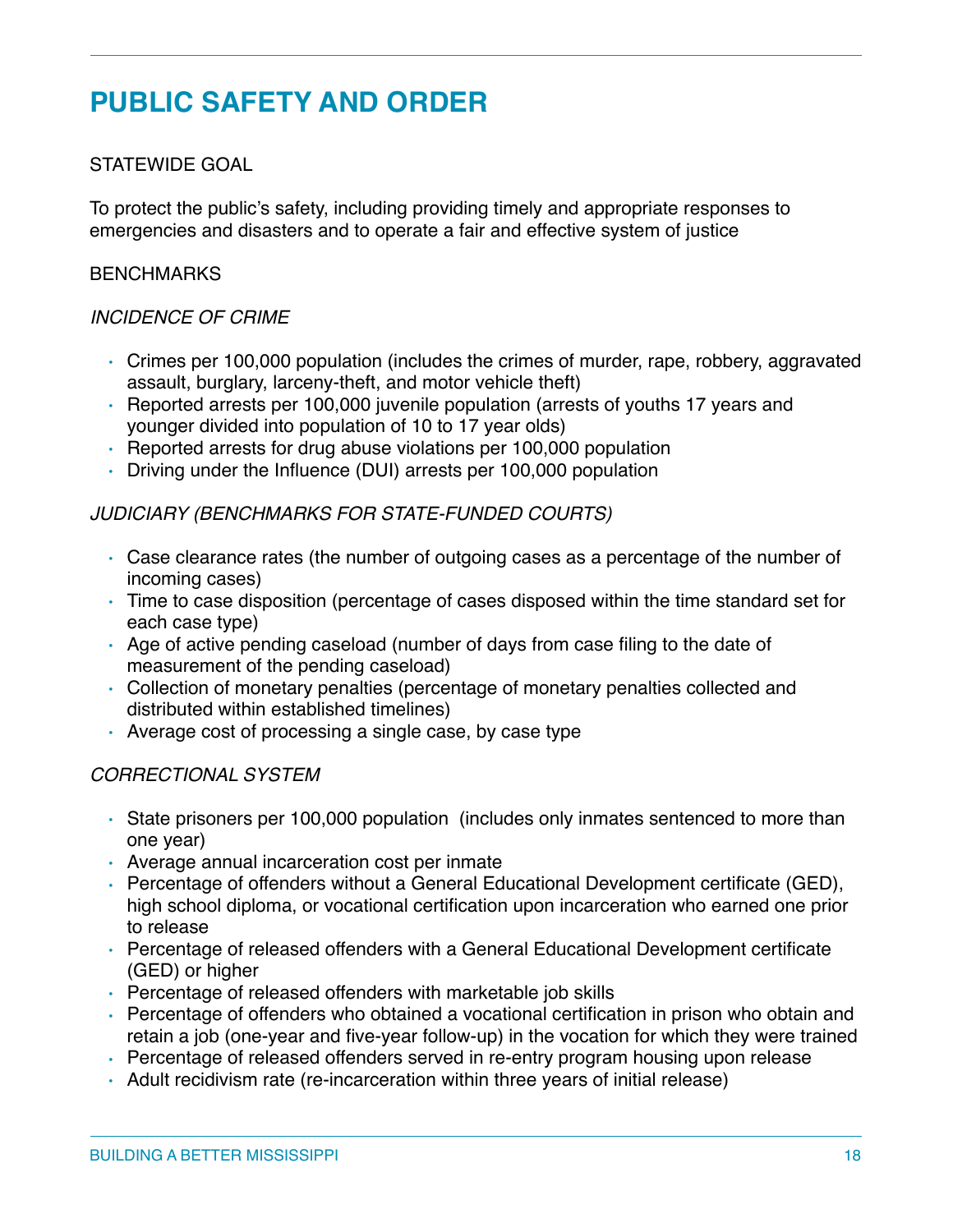• Juvenile recidivism rate (re-incarceration within three years of initial release)

# *HIGHWAY SAFETY*

- Highway fatalities per 100 million vehicle-miles of travel
- Alcohol-impaired driving fatalities per 100,000 population

# *EMERGENCY PREPAREDNESS*

- Percentage of the state's local emergency responders with Geographic Information System (GIS) capacity
- Average emergency response time to natural and man-made disasters
- Number and percentage of Mississippi localities certified by the Mississippi Emergency Management Agency (MEMA) as "emergency ready"
- Average time for businesses to recover following a natural or man-made disaster
- Number of active members of the Mississippi National Guard
- Number of active members of the Mississippi National Guard who are deployed overseas
- Number of members of the Mississippi National Guard deployed to respond to a natural or man-made disaster
- Average time between official call for Mississippi National Guard assistance in response to a disaster and full deployment at the disaster site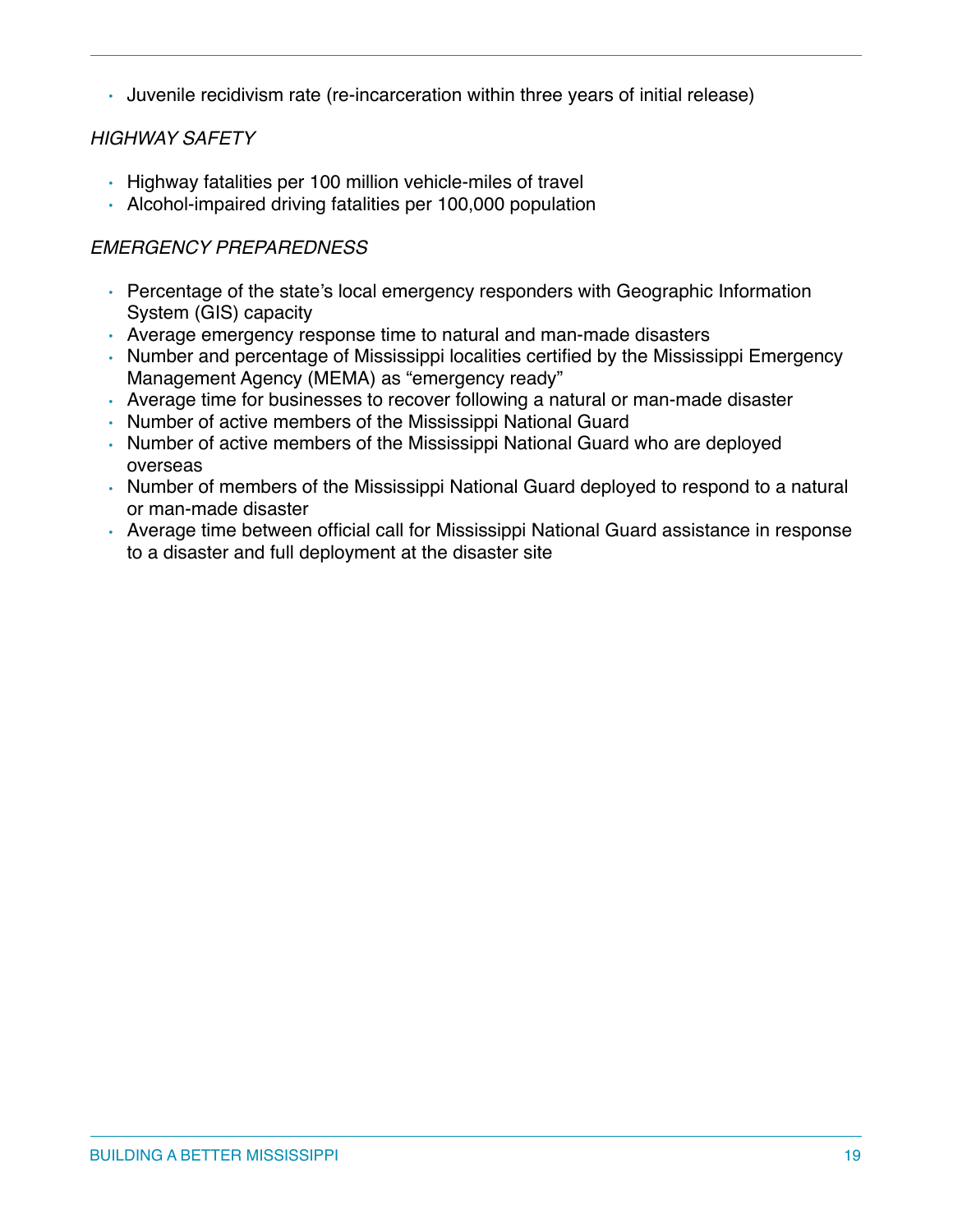# **Health**

### STATEWIDE GOAL

To protect Mississippians from risks to public health and to provide them with the healthrelated information and access to quality healthcare necessary to increase the length and quality of their lives

#### **BENCHMARKS**

#### *ACCESS TO CARE*

- Number of health professional shortage areas
- Number of practitioners needed to remove health professional shortage area designations, by type of practitioner
- Number of Advanced Practice Nurses (APNs) practicing in Mississippi, by public health district
- Number of Certified Nursing Assistants (CNAs) working in Mississippi, by public health district
- Percentage of Mississippi population aged 19 through 64 uninsured
- Percentage of Mississippi population aged 19 through 64 underinsured
- Percentage of Mississippi population under 19 years of age who are insured
- Preventable hospitalizations (discharge rate among the Medicare population for diagnoses amenable to non-hospital-based care)
- Number of persons treated in emergency rooms for non-emergency issues and costs, for Medicaid patients and for all patients
- Percentage of population lacking access to dental care
- Percentage of population lacking access to mental health care
- Percentage of population lacking access to community-based mental health care
- Percentage of Mississippi Department of Mental Health (DMH) clients served in the community versus in an institutional setting
- Percentage of Mississippi Department of Mental Health (DMH) institutionalized clients who could be served in the community
- Percentage of people receiving mental health crisis services who were treated at community mental health centers (versus in an institutional setting)
- Average length of time from mental health crisis to receipt of community mental health crisis service
- Percentage of children with serious mental illness served by local Multidisciplinary Assessment and Planning (MAP) teams
- Number of individuals on waiting list for home- and community-based services
- Transfer time (in minutes) from Level III and IV Trauma Centers to appropriate facilities for treatment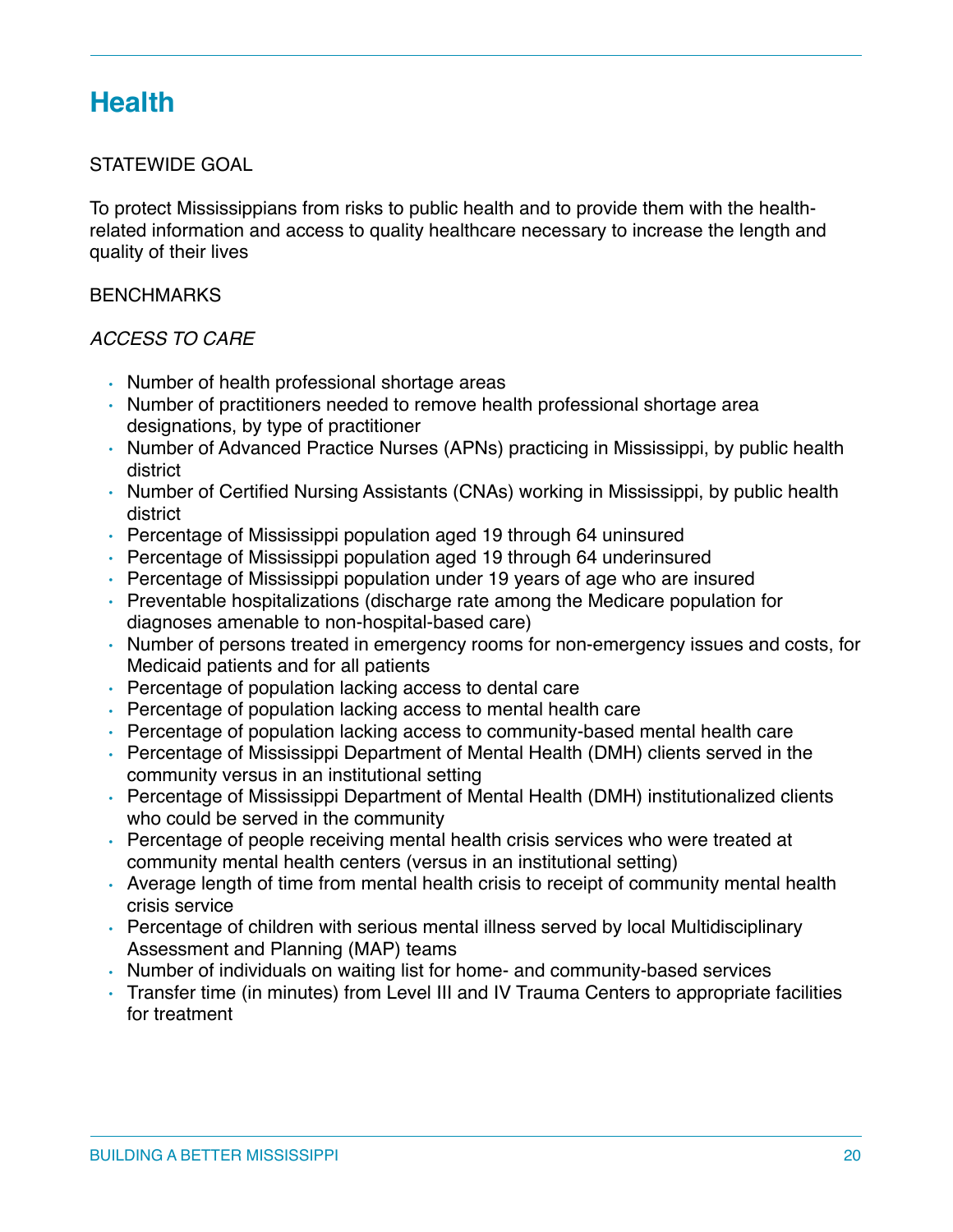# *MATERNAL AND CHILD HEALTH*

- Teenage birth rate (live births per 1,000 women 15 to 19 years old)
- Infant mortality rate (infant deaths per 1,000 live births)
- Births of low birthweight (less than 5 pounds, 8 ounces) as a percentage of all births
- Percentage of women who received prenatal care in the first trimester
- Percentage of live births delivered prior to 37 weeks of gestation
- Percentage of newborns with positive and inconclusive genetic screens who received follow-up
- Early and Periodic Screening, Diagnostic and Treatment (EPSDT)/well child screening rates for Medicaid and Children's Health Insurance Program (CHIP) children
- Percentage of children who have one or more emotional, behavioral, or developmental conditions

### *COMMUNICABLE DISEASE*

- Tuberculosis case rate per 100,000 per year
- Number of new cases of chlamydia per 100,000 per year
- Primary and secondary syphilis case rate per 100,000 per year
- New reports of HIV disease per 100,000 per year
- Number of reported cases of vaccine-preventable communicable diseases, including hepatitis A, measles, mumps, pertussis, by disease
- Number of cases of mosquito-borne illness, by type, and associated number of deaths
- Percentage of children fully immunized by 2 years of age
- Adolescent vaccination rates, by recommended vaccine [meningococcal; combined tetanus, diphtheria and pertussis (Tdap); human papillomavirus (HPV)]
- Hospital acquired infection rate
- Incidence of food-borne illness (salmonella)

# *NON-COMMUNICABLE DISEASE*

- Percentage of population diagnosed with diabetes
- Rate of complications among diabetes patients
- Premature death rate due to cardiovascular disease
- Incidence of lung cancer per 100,000 per year
- Lung cancer death rate
- Incidence of breast cancer per 100,000 per year
- Breast cancer death rate
- Incidence of colon cancer per 100,000 per year
- Colon cancer death rate
- Percentage of adults who are obese [defined as a Body Mass Index (BMI) of 30 or more, regardless of sex]
- Adult compliance with recommended levels of aerobic physical activity (percentage of adults who report participating in 150 minutes or more of aerobic physical activity per week)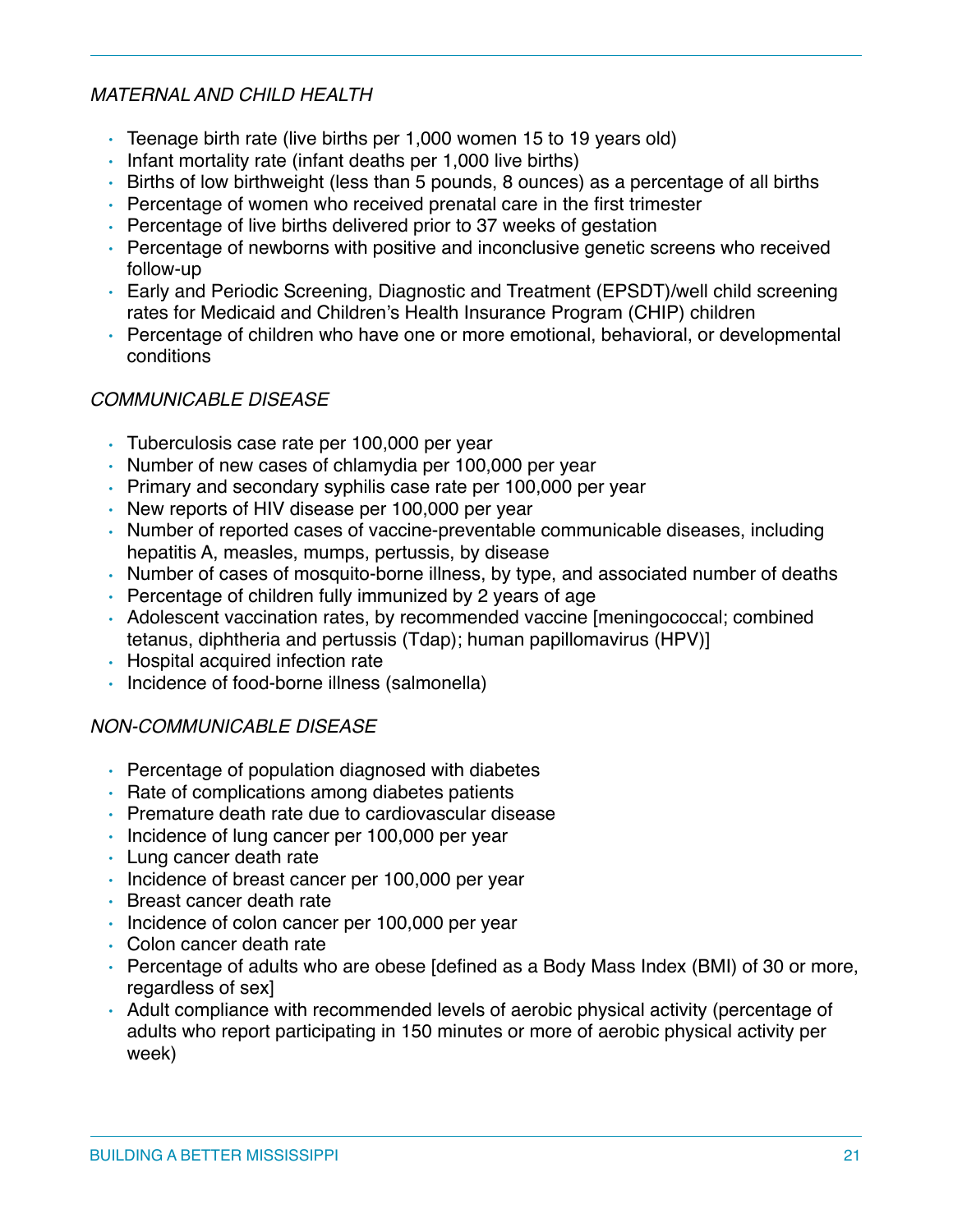- Adult compliance with consumption of recommended daily portions of fruits and vegetables [percentage of adult population reporting consumption of recommended daily portions of fruits  $(2+)$  and vegetables  $(3+)$ ]
- Prevalence of current smokers among public middle school students
- Prevalence of current smokers among public high school students
- Prevalence of current smokers among adults 18 years and older
- Percentage of children with asthma problems
- Asthma hospitalization rate
- Rate of substance abuse and alcoholism
- Rate of binge drinking [percentage of adults who self-report having 4 or more (women) or 5 or more (men) alcoholic beverages on at least one occasion in the last month]
- Number of deaths due to drug injury of any intent (unintentional, suicide, homicide, undetermined) per 100,000 population
- Prescription drug abuse deaths per 100,000 population per year
- Occupational fatalities (number of fatalities from occupational injuries per 100,000 workers)
- Deaths of persons ages 10-14 and 15-24 years by unintentional injuries (not including motor vehicle injuries), motor vehicle injuries, homicide, and suicide (per 1,000 population per year)
- Deaths of persons ages 0-9 years by unintentional injuries (not including motor vehicle injuries), motor vehicle injuries, and homicide (per 1,000 population per year)
- Age-adjusted death rate
- Premature death rate

# *HEALTH PROTECTION*

- Percentage of Mississippi cities and towns achieving "healthy community" status
- Percentage of Mississippi population receiving fluoridated water
- Percentage of Mississippi population receiving water from a public water supply
- Percentage of Mississippi population receiving water from a public water supply whose water supply is in compliance with the Safe Water Drinking Act
- The state's scores on the National Health Security Preparedness Index, overall and by domain (health surveillance, community planning and engagement, incident and information management, surge management, and countermeasure management)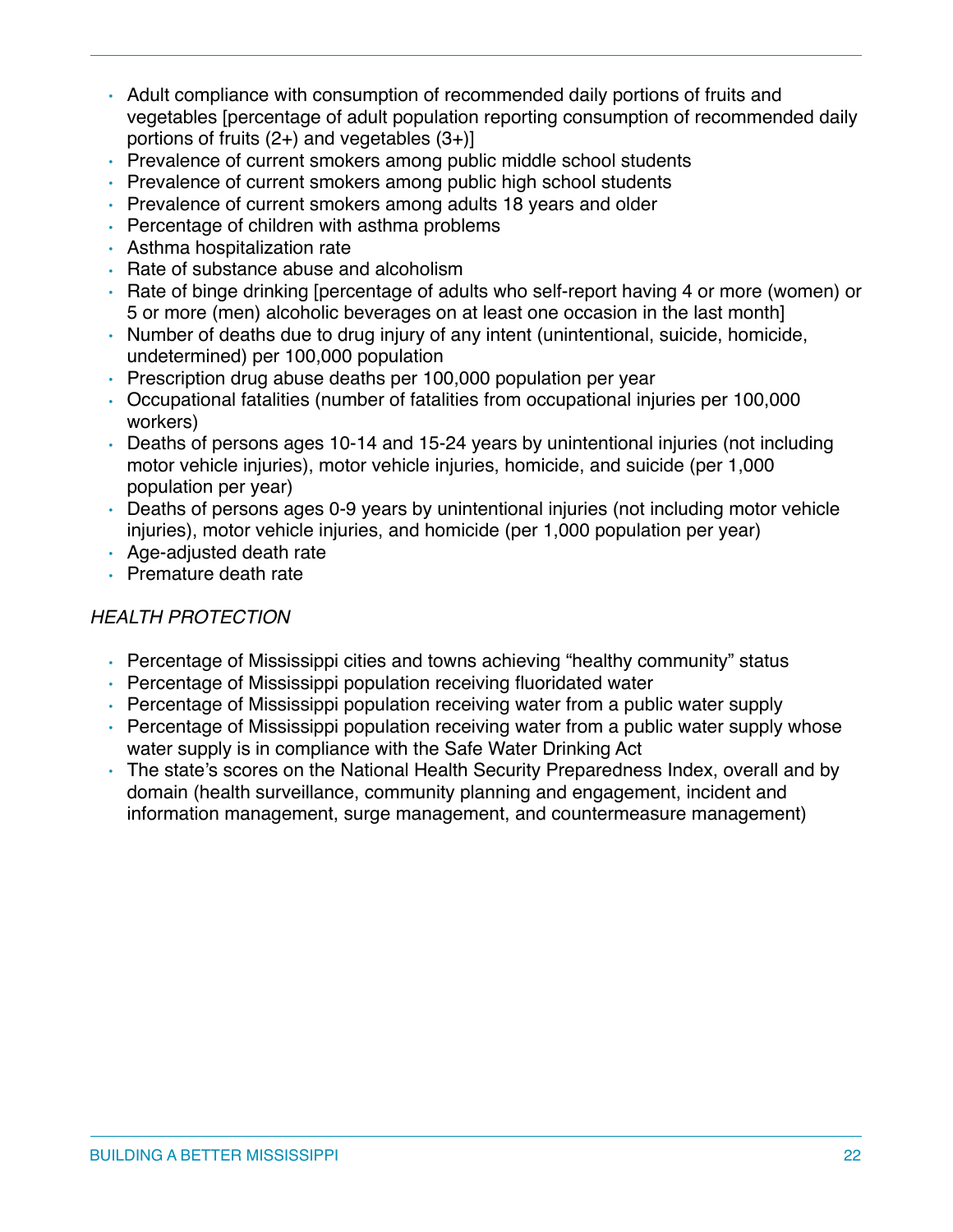# **Human Services**

#### STATEWIDE GOAL

To ensure that Mississippians are able to develop to their full potential by having their basic needs met, including the need for adequate food and shelter and a healthy, stable, and nurturing family environment or a competent and caring system of social support

#### **BENCHMARKS**

#### *SOCIAL INDICATORS*

- Percentage of population in poverty
- Affordability of housing (home price-to-income ratio and home price-to-rent ratios)
- Rate of homelessness (per 10,000 population)
- Number and percentage of children under age 18 living in families where no parent has full-time, year-round employment
- Number and percentage of children under age 18 living in low-income families

### *PROTECTIVE SERVICES*

- Substantiated incidence of child abuse or neglect (per 1,000 population)
- Number of children in agency custody
- Average time (in days) a child is held in emergency shelters and other temporary holding facilities before being placed in foster care
- Average time (in months) a child is in foster care
- Average time (in days) between a child in foster care being declared legally eligible for adoption and adoption
- Percentage of children in foster care legally eligible for adoption who are adopted, by category [i.e., by age range (less than 1 year, 1-3 years, 4-6 years, 7-9 years, 10-14 years, 15+ years), special needs]
- Substantiated incidence of abuse of vulnerable adults (per 1,000 population)
- Percentage of child support cases current on payments

#### *FOOD ASSISTANCE*

- Percentage of households with food insecurity
- Average number of households monthly receiving food assistance through the Supplemental Nutrition Assistance Program
- Percentage of Mississippi households receiving food assistance through the Supplemental Nutrition Assistance Program
- Percentage of public school children receiving free or reduced meals in school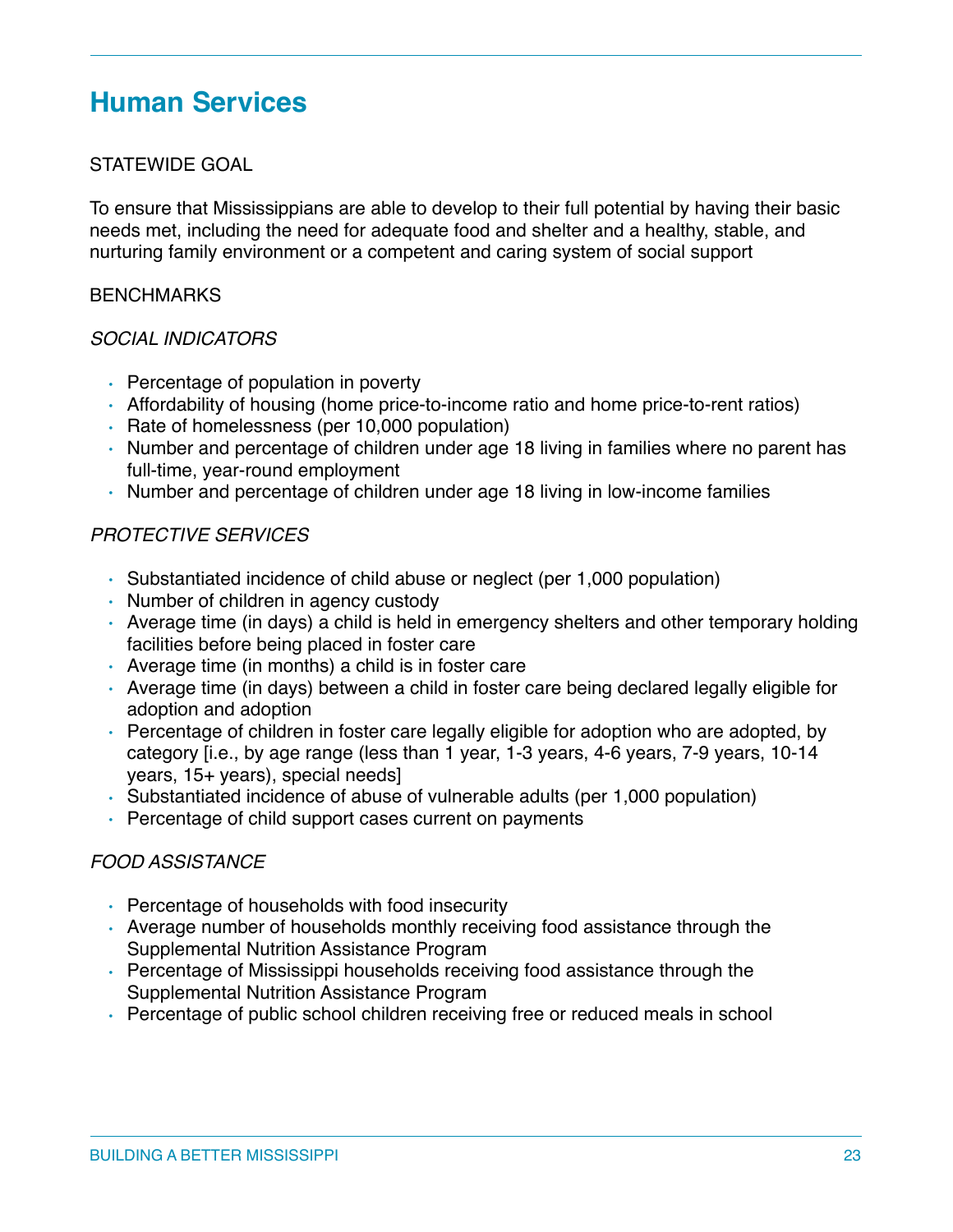# *TEMPORARY ASSISTANCE FOR NEEDY FAMILIES (TANF)*

- Number and percentage of children in single-parent families
- Births to unmarried women as a percentage of live births
- Percentage of females age 15 to 19 who delay childbearing until adulthood
- Number and percentage of families receiving Temporary Assistance for Needy Families (TANF) during the year
- TANF work program participation rate
- Percentage of TANF participants in job training who enter employment
- Percentage of TANF participants in job training who enter employment at a salary sufficient to make them ineligible to continue receiving TANF benefits
- Percentage of TANF participants in job training who remain employed (one-year and fiveyear follow-up)

# *VOCATIONAL REHABILITATION*

- Percentage of the population of persons with a disability who are employed
- Percentage of individuals completing vocational rehabilitation services who obtain employment
- Percentage of individuals completing vocational rehabilitation services who obtain employment with hourly rate of earnings equal to the federal or state minimum wage rate, whichever is higher, or higher
- Percentage of individuals who obtain employment following completion of vocational rehabilitation services who remain employed (one-year and five-year follow-up)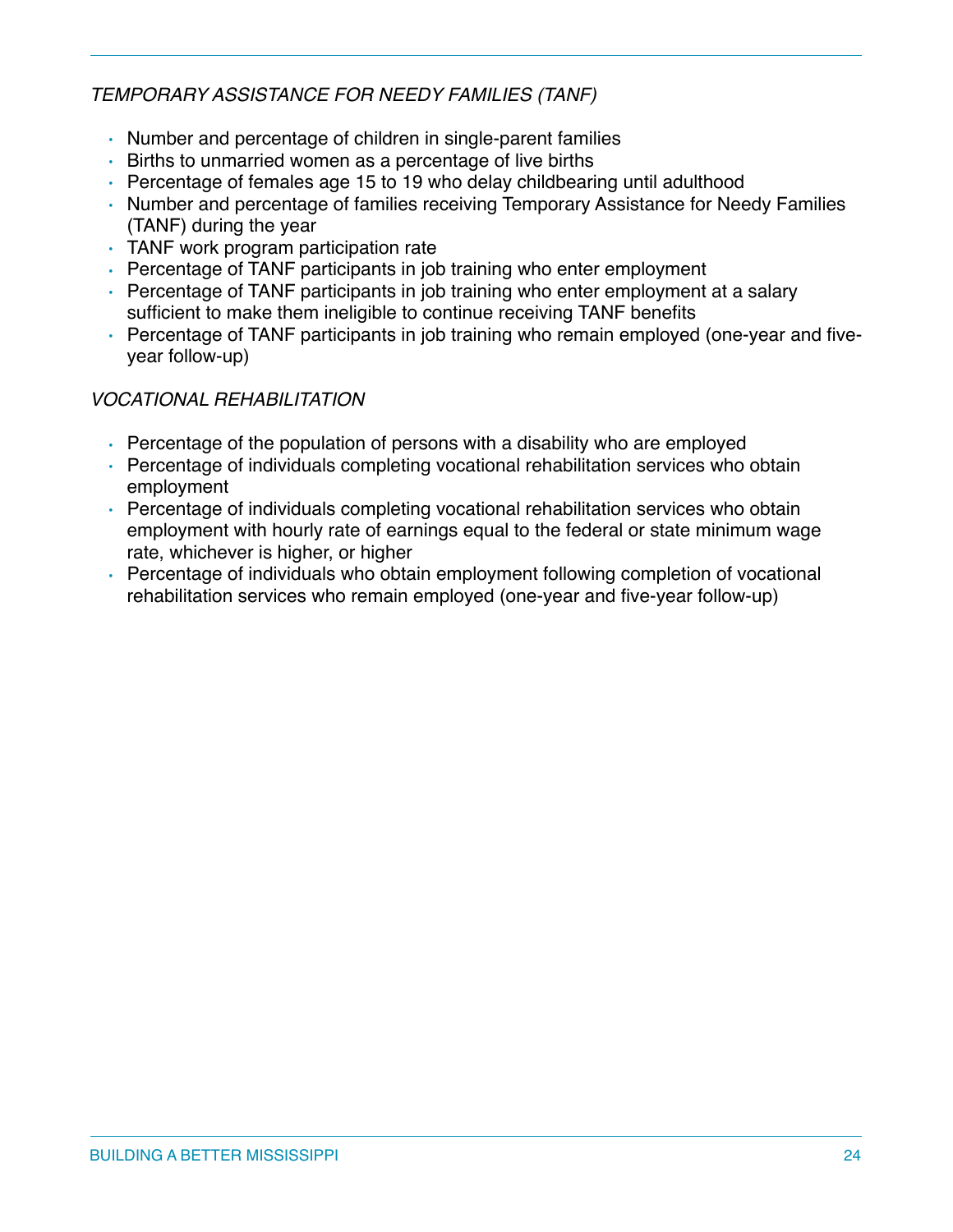# **Natural Resources**

### STATEWIDE GOAL

To ensure that current and future generations have access to the state's abundant natural resources through restoration, protection, conservation, and wise development of those resources

#### **BENCHMARKS**

#### *WATER*

#### *Quantity*

- Maintenance of adequate groundwater (aquifer) capacity, by region
- Maintenance of adequate quantity of surface waters, by region

#### *Flood Hazard Mitigation*

- Number of dams in the Mississippi Department of Environmental Quality's inventory
- Percentage of dams in the Mississippi Department of Environmental Quality's inventory that are under under an enforcement order to drain or repair, by category of dam (high hazard, medium hazard, low hazard)
- Percentage of flood hazard acreage updated to reflect most recent available flood data

#### *Quality*

- Miles of impaired rivers and streams (total and as a percentage of total river and stream mileage assessed)
- Acres of impaired lake water (total and as a percentage of total lake water assessed)
- Mississippi waters that meet or exceed State Water Quality Standards
- Toxic releases: Total surface water discharges (in pounds)
- Number of beach advisories issued due to pollution

#### *AIR QUALITY*

- Number of days with air advisories
- Number of counties that meet National Ambient Air Quality standards for particulate matter
- Fugitive and point source toxic air emissions (in pounds)

#### *LAND*

- Percentage of forested land in a timber management program
- Acreage and economic value of brownfield sites reclaimed during the year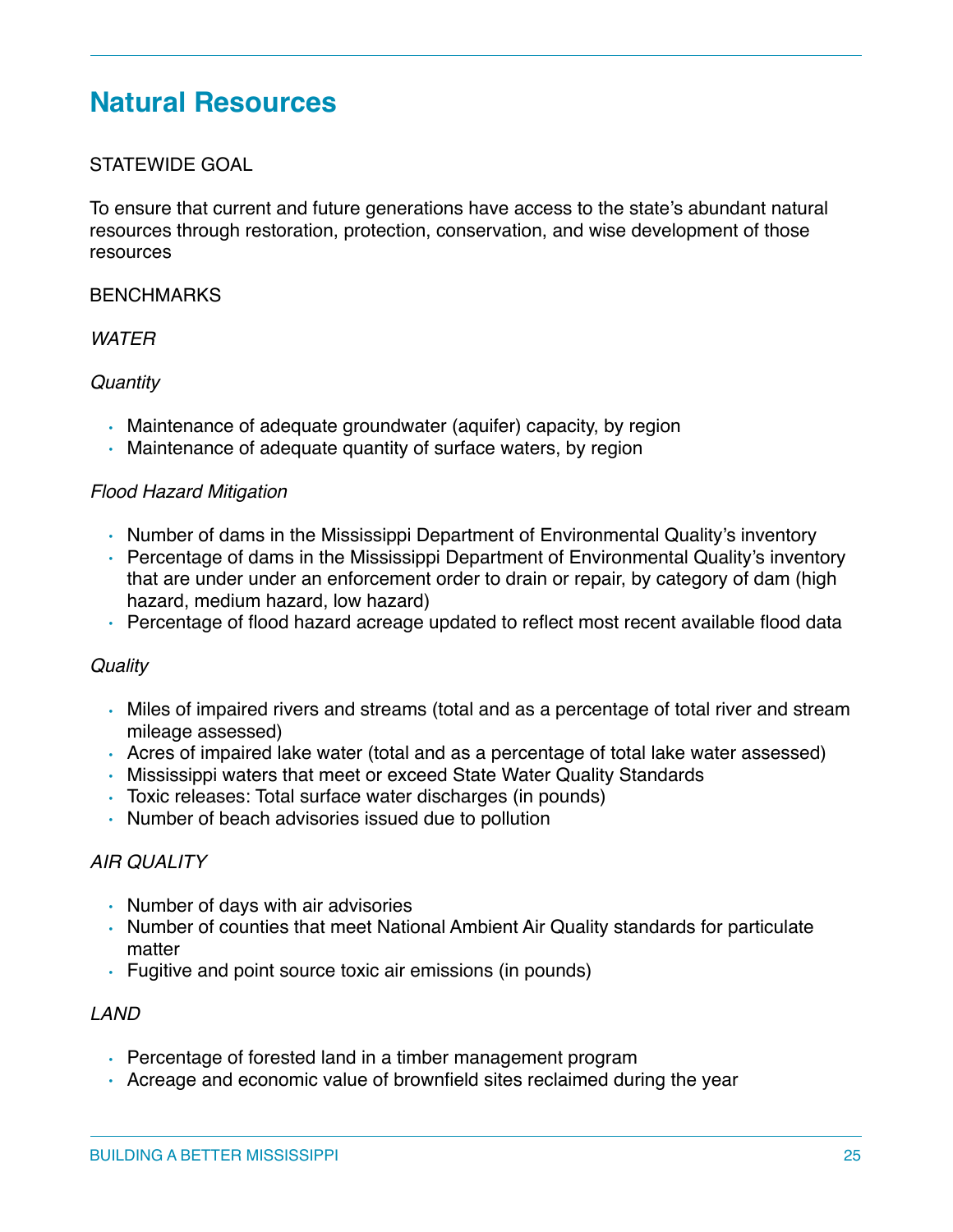- Percentage of acreage of brownfield sites reclaimed within one year, two years, and three years of initial identification
- Number and acreage of Comprehensive Environmental Response, Compensation and Liability Act (CERCLA) "Superfund" sites listed on the national priorities list
- Percentage of acreage of superfund sites listed on the national priorities list reclaimed within one year, two years, and three years of identification
- Percentage of underground storage tanks in the Underground Storage Tank Program that are in compliance with regulatory requirements
- Percentage of underground storage tanks in the Underground Storage Tank Program that are in active remediation
- Percentage of surface mining activity acreage in need of reclamation that is reclaimed
- Tons of solid waste material properly disposed in permitted facilities
- Percentage of citizens who have access to a recycling program
- Amount of material recycled each year

### *STATE PARKS*

- Measure of condition of state park infrastructure
- Measure of condition of state park acreage
- Number of visitors to state parks and recreation areas

# *WILDLIFE AND FISHERIES*

- Measures of condition of the state's wildlife population
- Estimates of populations of invasive species, by species
- Measures of condition of the state's marine species
- Percentage of oyster production acreage that is limited due to pollution
- Mileage of river and stream segments and acreage of lakes (total and as a percentage of total assessed) under a fish consumption advisory during the year

# *ENERGY*

- Per capita energy consumption in British thermal units (BTUs)
- Total energy production in trillion British thermal units (BTUs)
- Renewable energy production (in kilowatt hours)
- Number of alternative fuel and hybrid-electric vehicles registered in Mississippi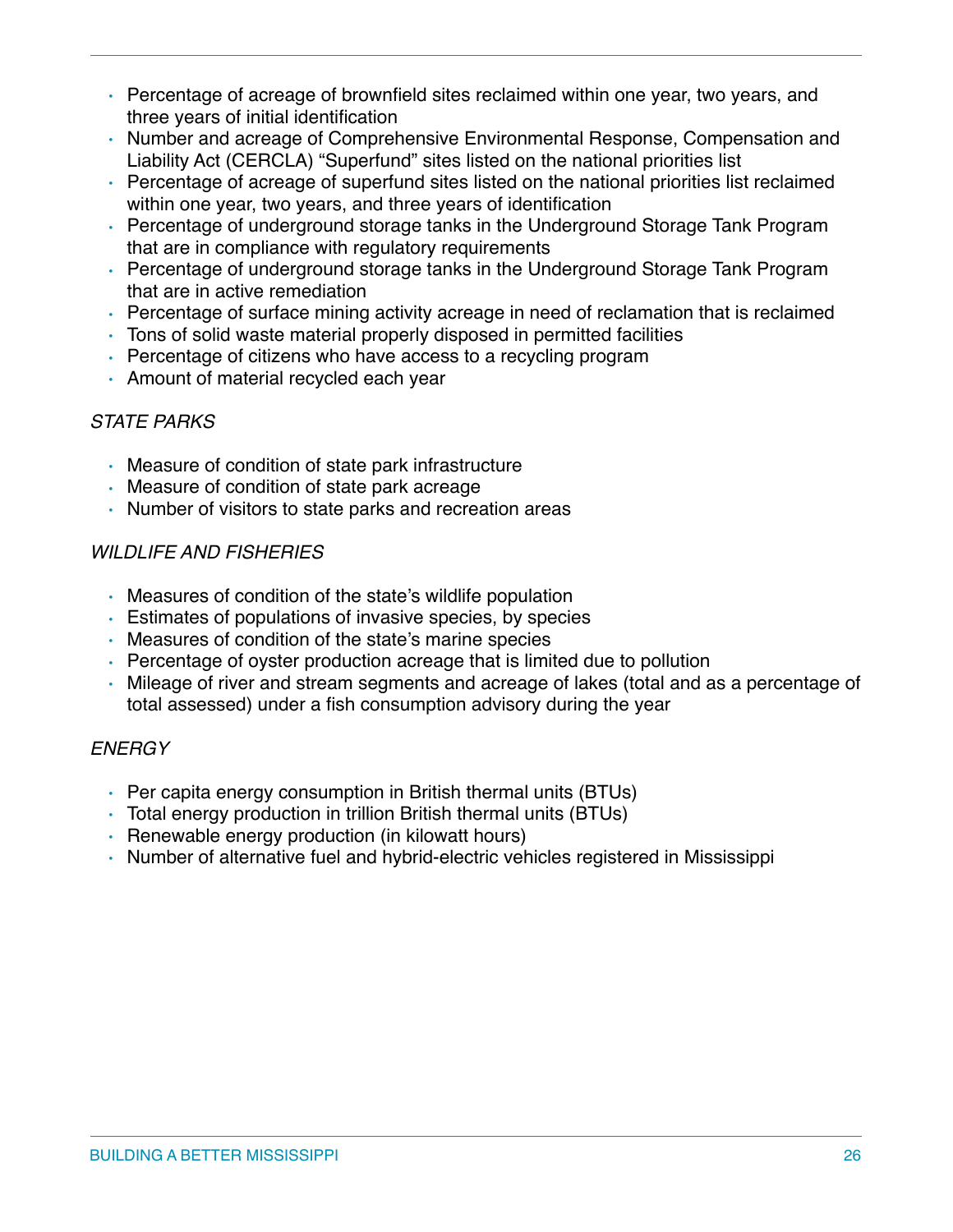# **Infrastructure**

### STATEWIDE GOAL

To ensure the construction and maintenance of infrastructure (including roadways, waterways, railways, airports, water and sewer systems, pipelines, electricity lines, broadband connections, public buildings) adequate to meet the needs of citizens and the business community and to foster economic growth

#### BENCHMARKS

#### *TRANSPORTATION*

- Roadway condition (percentage of state highway system rated good or better on the pavement condition index, by route type; i.e., interstate, four-lanes, two-lanes)
- Number and percentage of bridges that are deficient and cost to correct deficiency, by category of deficiency
- Public airport utilization, capacity, and connectivity
- Port utilization, capacity, and connectivity
- Measure of the state's rail system capacity and condition
- Percentage of state's rail mileage that can accommodate double stacked cars
- Ton-miles of freight shipped by railroad
- Number and percentage of the state's public railroad crossings that are grade separated
- Public transit utilization and capacity

#### *STATE BUILDINGS*

- Percentage of total square footage of buildings housing state employees and operations that is owned versus leased
- Cost per square foot of leased versus owned buildings housing state employees and operations
- Cost of needed repairs to state buildings

#### *PUBLIC UTILITIES*

- Percentage of local sewer and water infrastructure in immediate need of repair and replacement and associated costs
- Percentage of households with broadband service at home
- Percentage of homes passed by fiber optic infrastructure
- Average and peak broadband network speed
- Ratio of supply of electricity generation capacity to demand